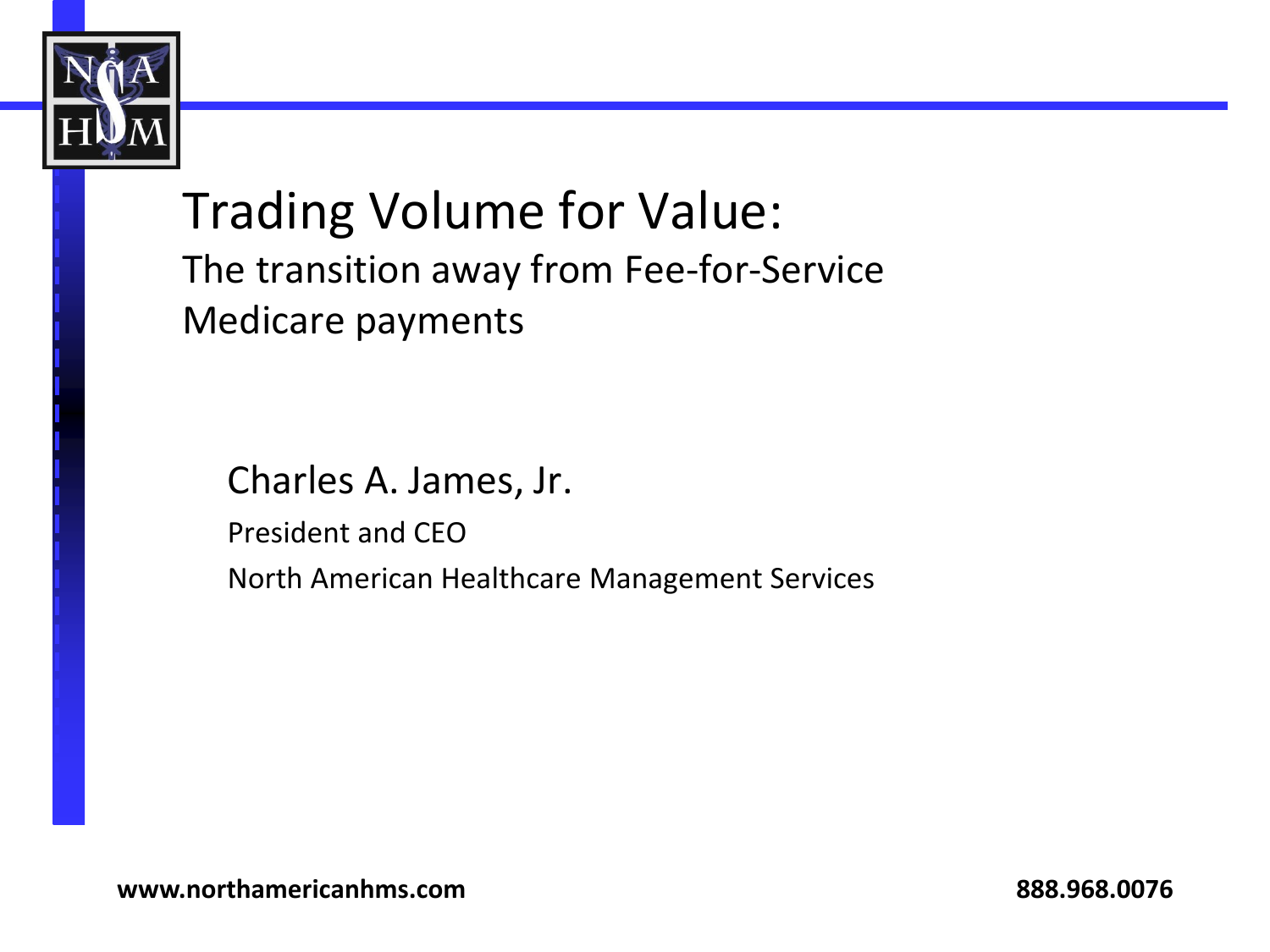

#### CMS Announcement

On January 26, 2015, CMS announced their road map for the transition payment for value in a News Release titled:

"Better Care. Smarter Spending. Healthier People: Paying Providers for Value, Not Volume." 1.26.2015.

[http://www.cms.gov/Newsroom/MediaReleaseDatabase/Fact-sheets/2015-Fact-sheets](http://www.cms.gov/Newsroom/MediaReleaseDatabase/Fact-sheets/2015-Fact-sheets-items/2015-01-26-3.html)[items/2015-01-26-3.html](http://www.cms.gov/Newsroom/MediaReleaseDatabase/Fact-sheets/2015-Fact-sheets-items/2015-01-26-3.html)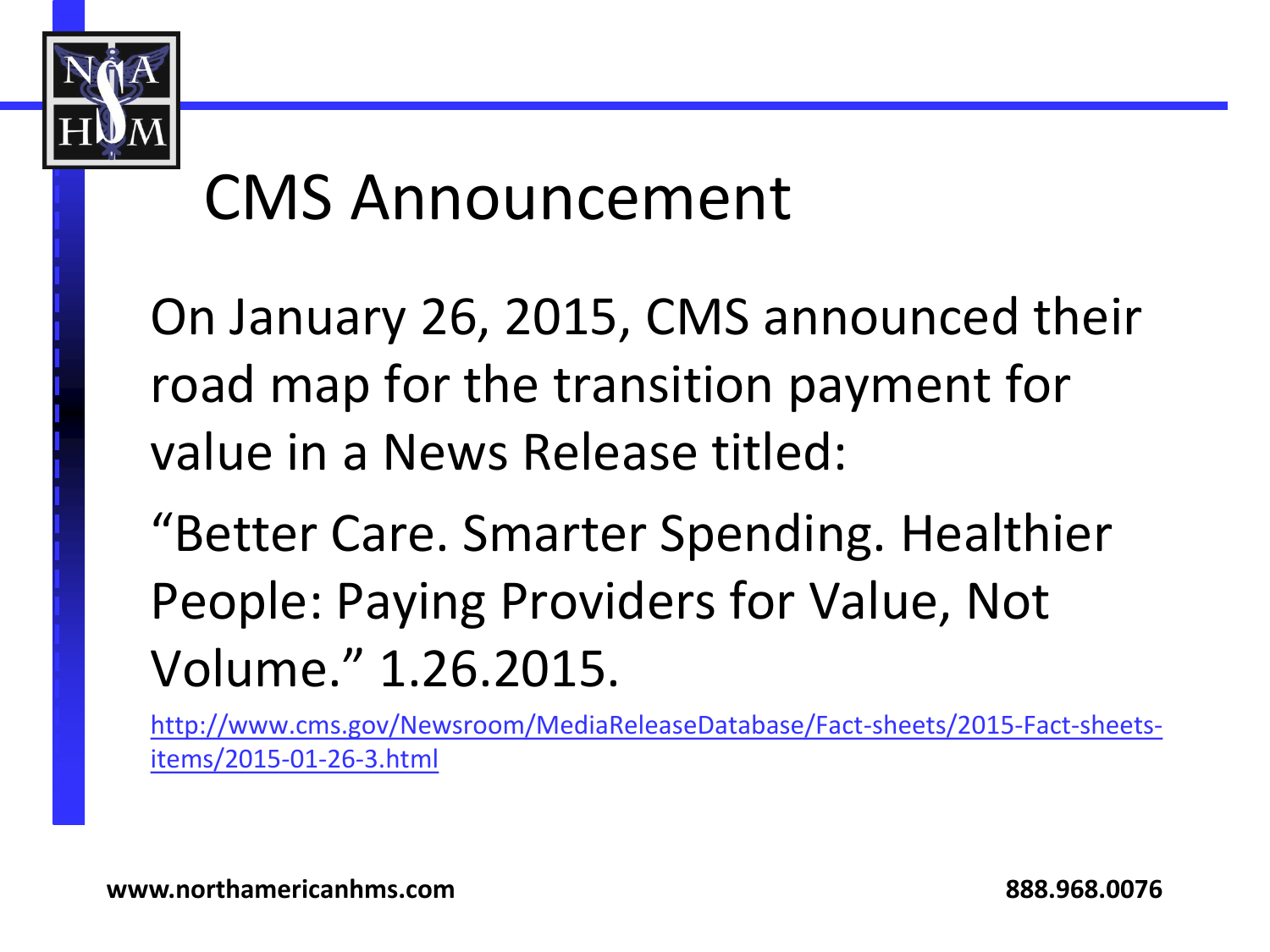

#### Per CMS:

"When it comes to improving the way providers are paid, we want to reward value and care coordination – rather than volume and care duplication. In partnership with the private sector, the Department of Health and Human Services (HHS) is testing and expanding new health care payment models that can improve health care quality and reduce its cost."

CMS 2015 Fact Sheet: "Better Care. Smarter Spending. Healthier People: Paying Providers for Value, Not Volume." 1.26.2015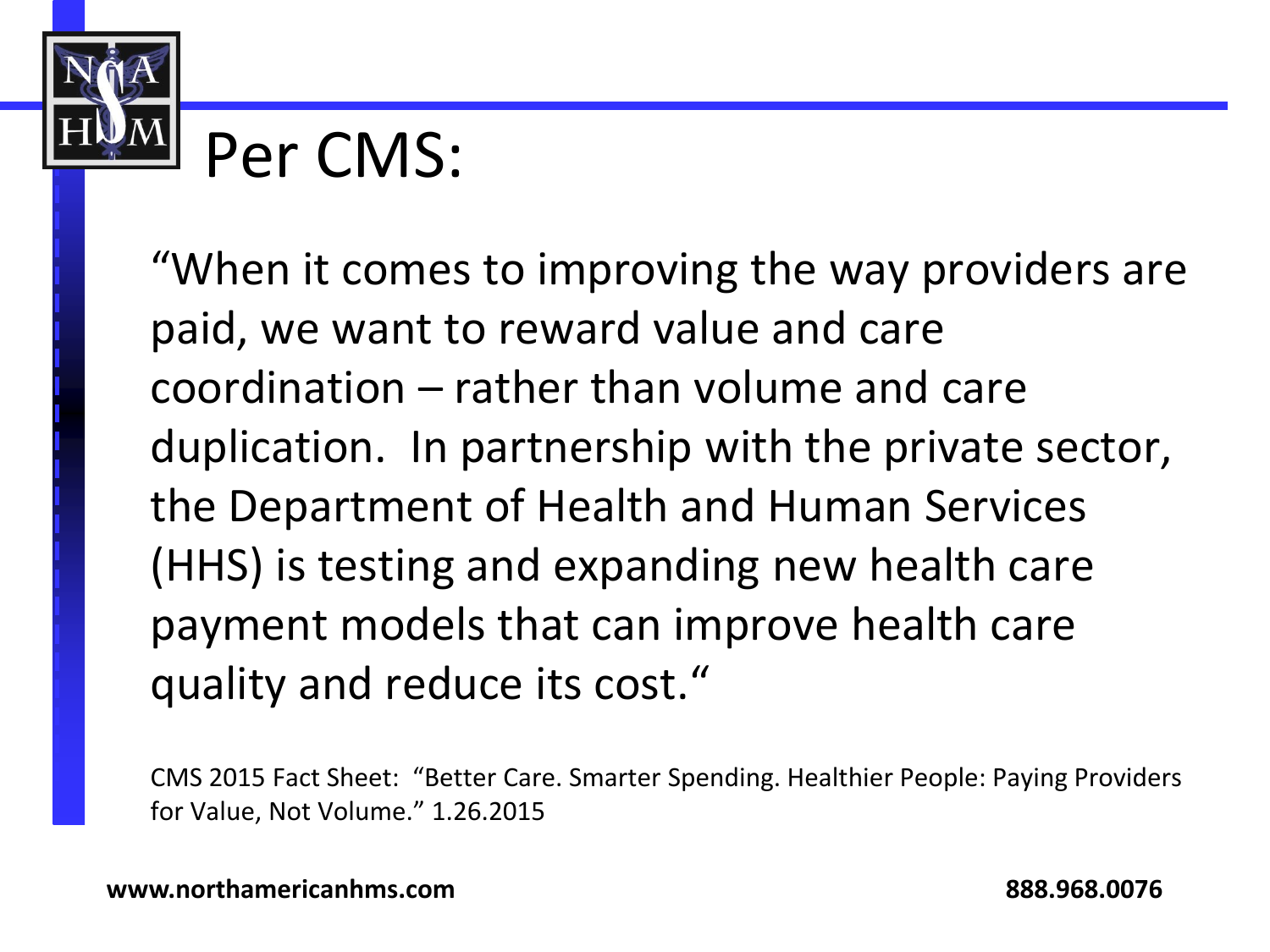

#### CMS Framework

"HHS has adopted a framework that categorizes health care payment according to how providers receive payment to provide care.<sup>1</sup>

- category 1—fee-for-service with no link of payment to quality
- $\rightarrow$  category 2—fee-for-service with a link of payment to quality
- category 3—alternative payment models built on fee-forservice architecture
- $\div$  category 4—population-based payment"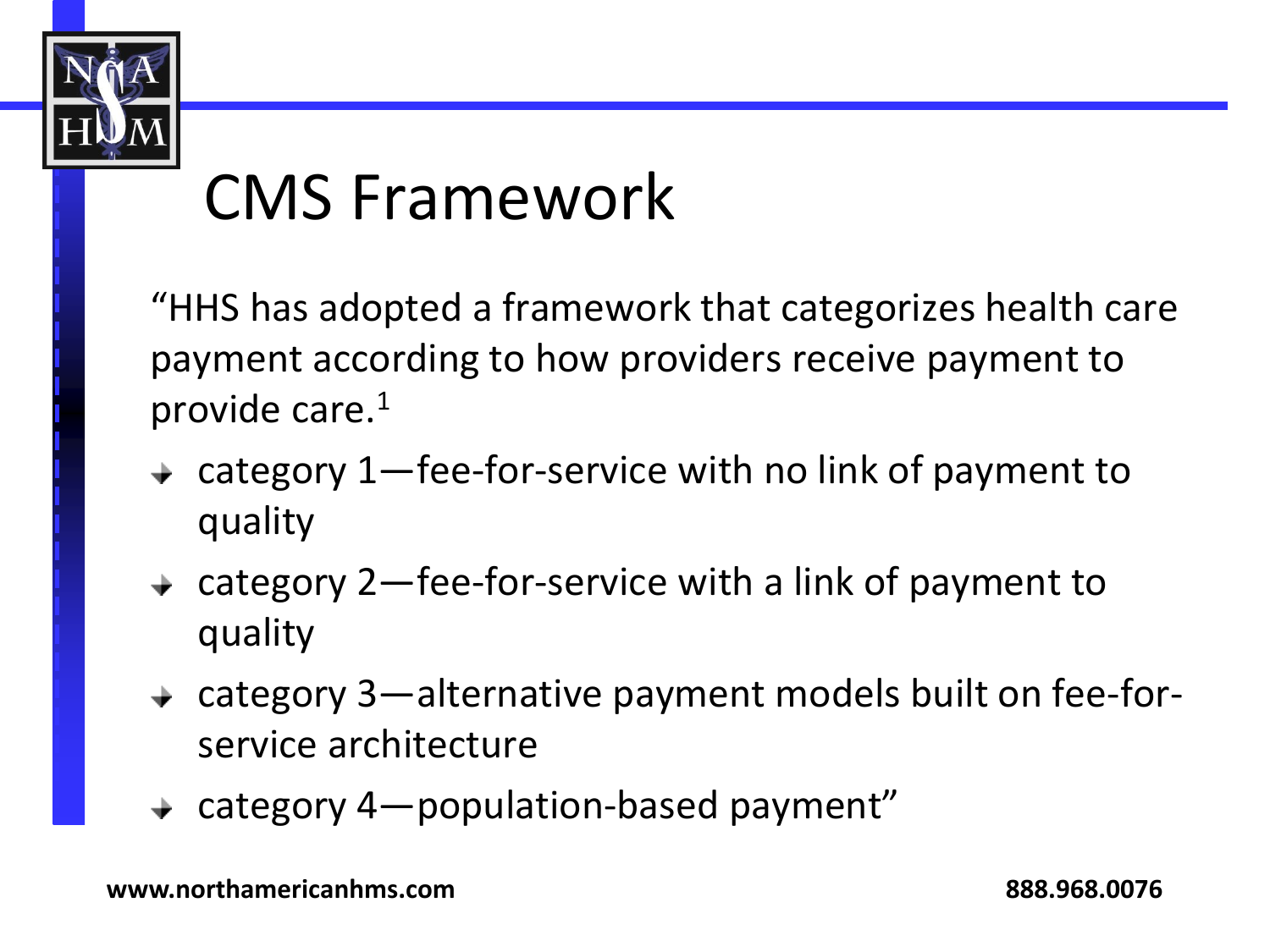

# The ACA

"…thanks to reforms under the Affordable Care Act and other changes, by 2014, an estimated 20 percent of Medicare reimbursements had shifted to categories 3 and 4, directly linking provider reimbursement to the health and well-being of their patients."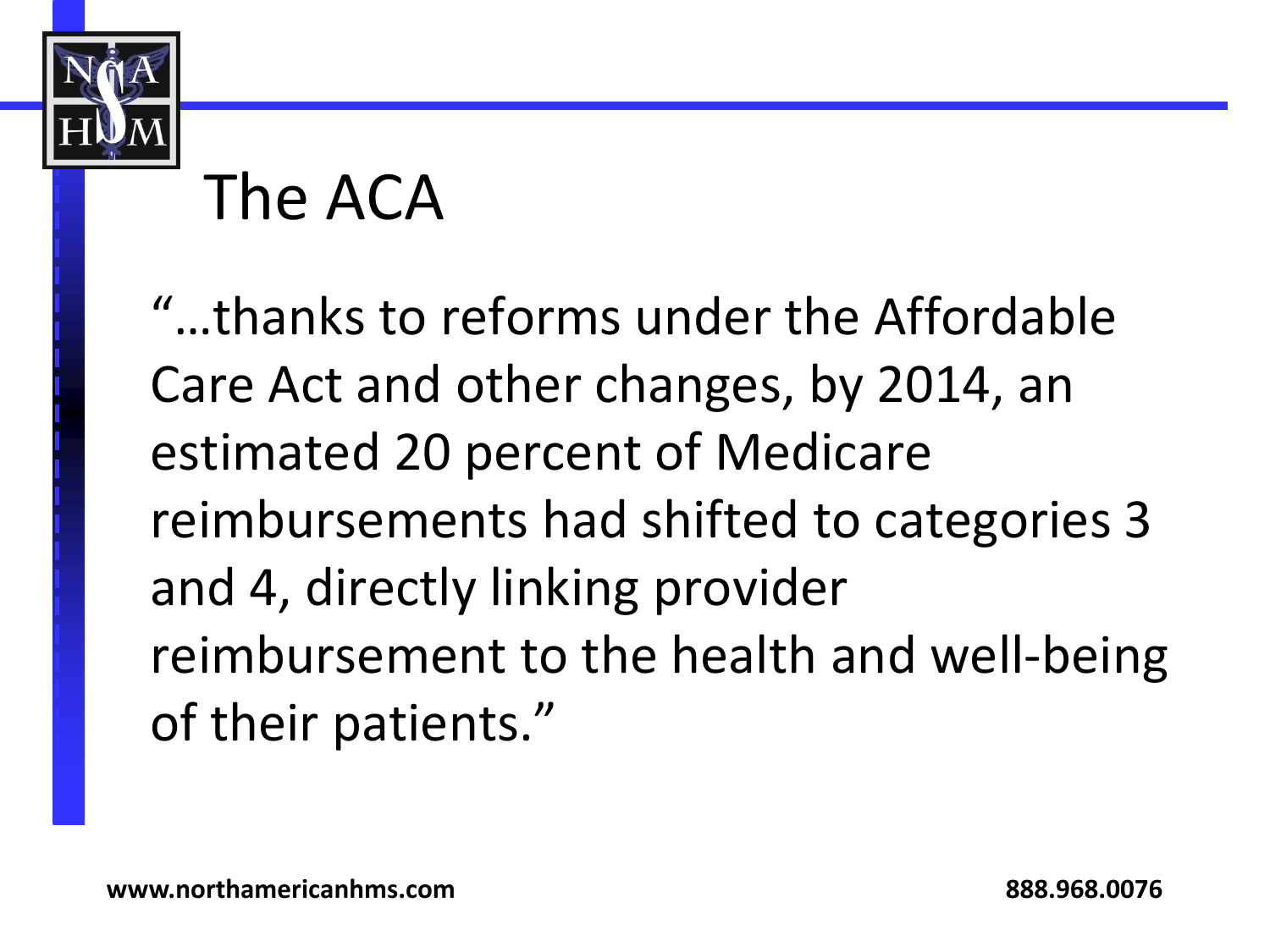

#### Roadmap

"Moving from category 1 to category 4 involves two shifts: (1) increasing accountability for both quality and total cost of care and (2) a greater focus on population health management as opposed to payment for specific services."

CMS 2015 Fact Sheet: "Better Care. Smarter Spending. Healthier People: Paying Providers for Value, Not Volume." 1.26.2015.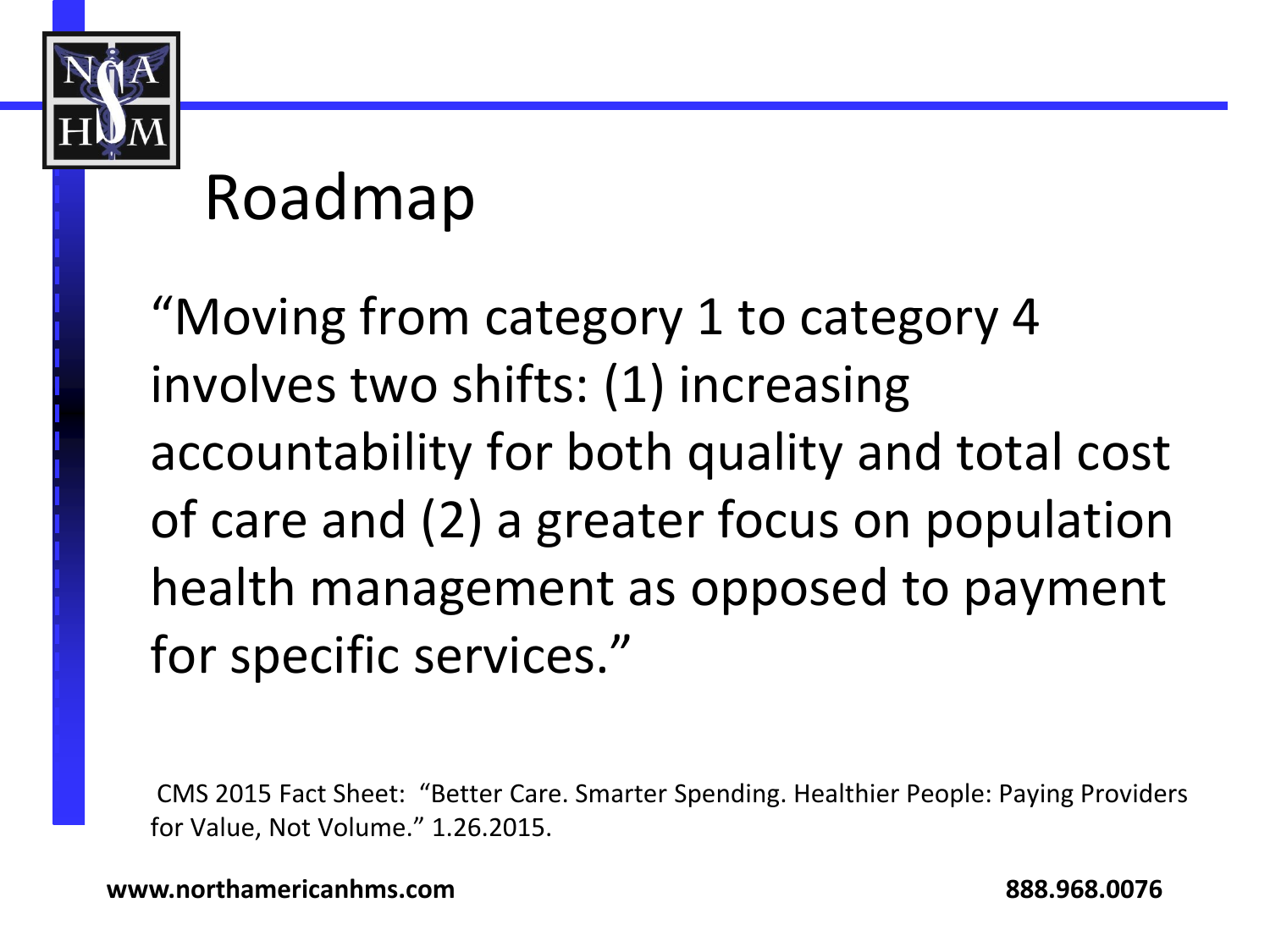

#### Goals

Overall, HHS seeks to have 85 percent of Medicare fee-for-service payments in valuebased purchasing categories 2 through 4 by 2016 and 90 percent by 2018.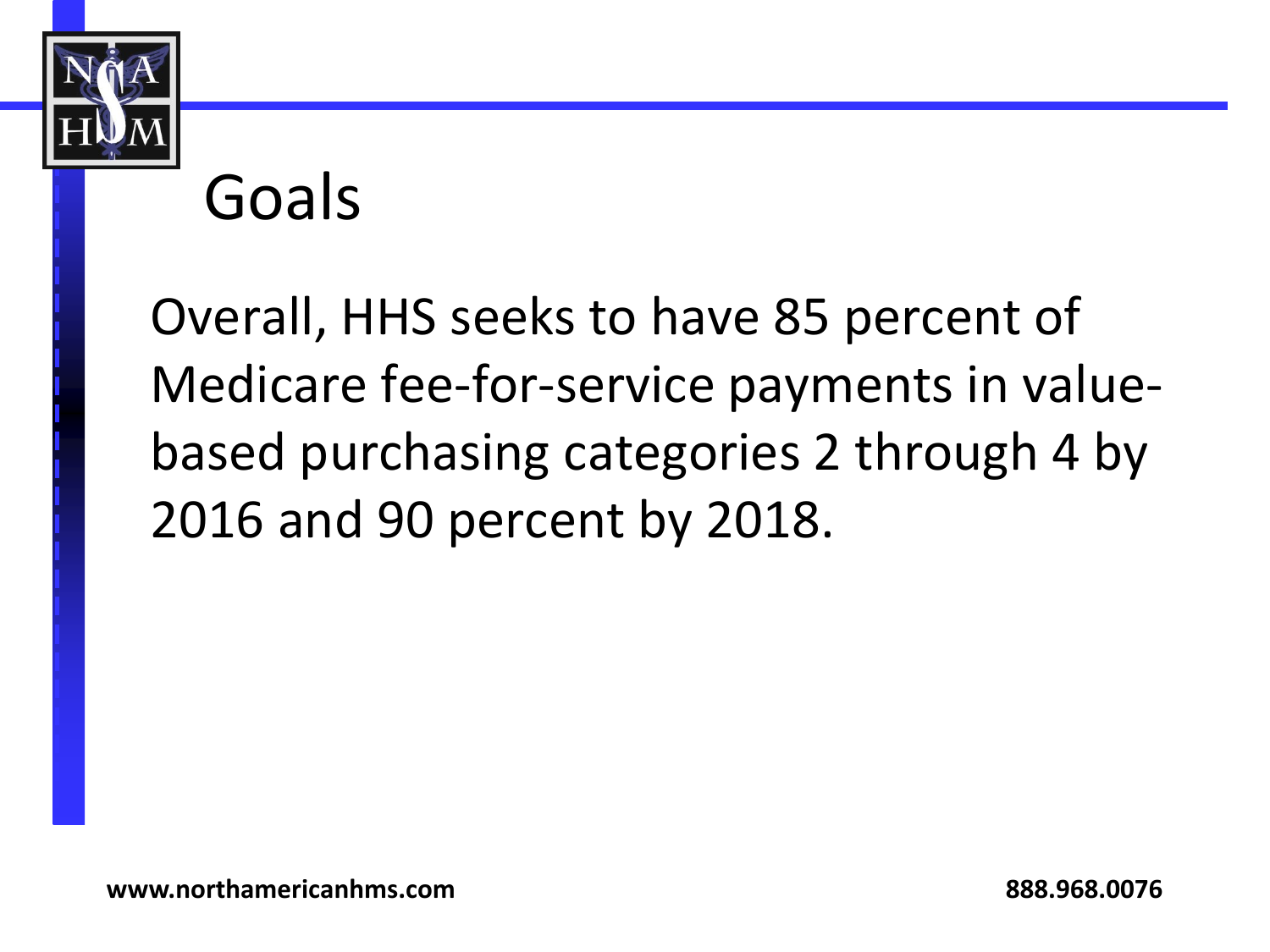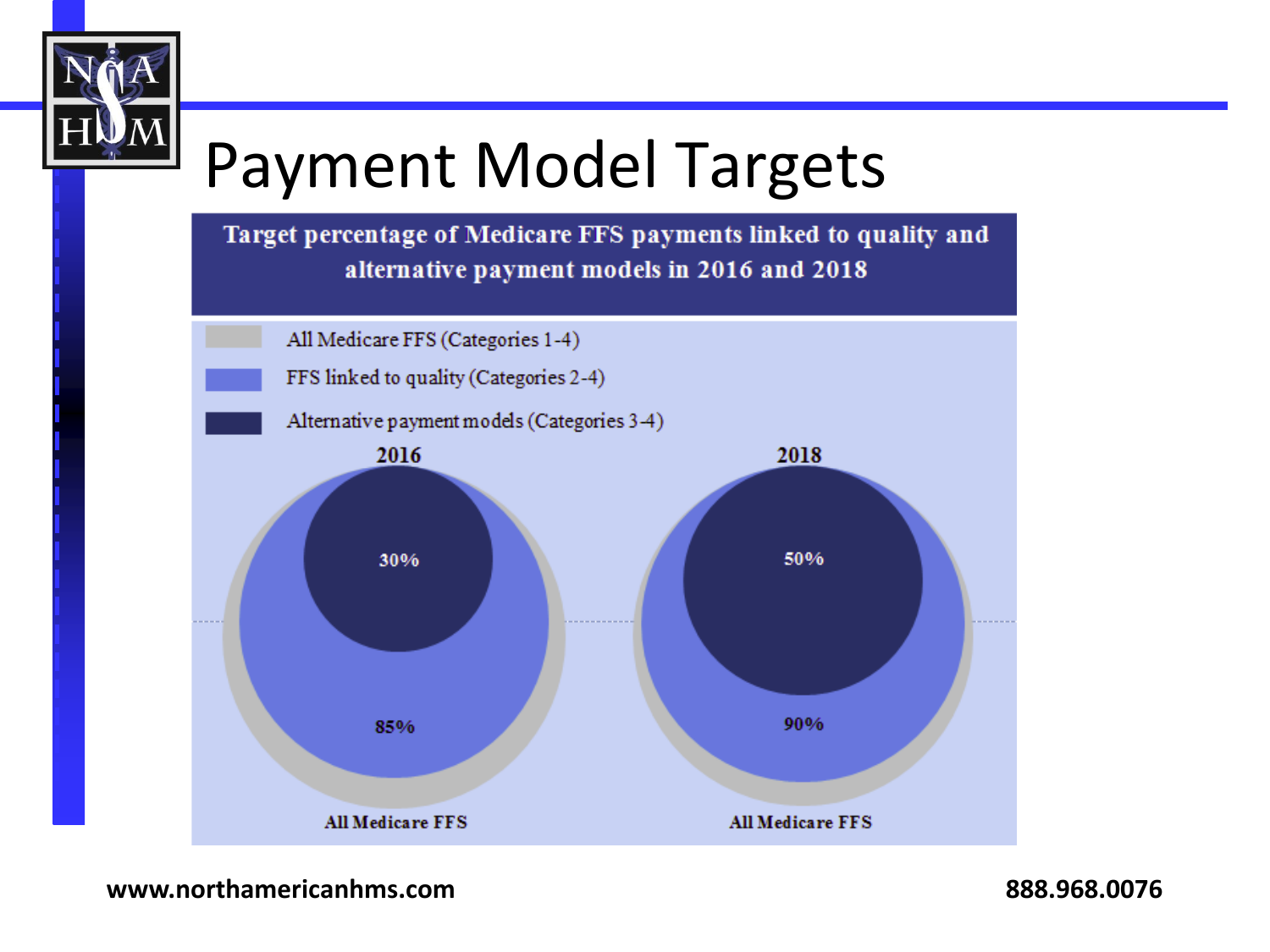

#### Three Areas of Focus

- 1. Improving the way providers are paid,
- 2. Improving and innovating in care delivery,
- 3. Sharing information more broadly…while maintaining privacy.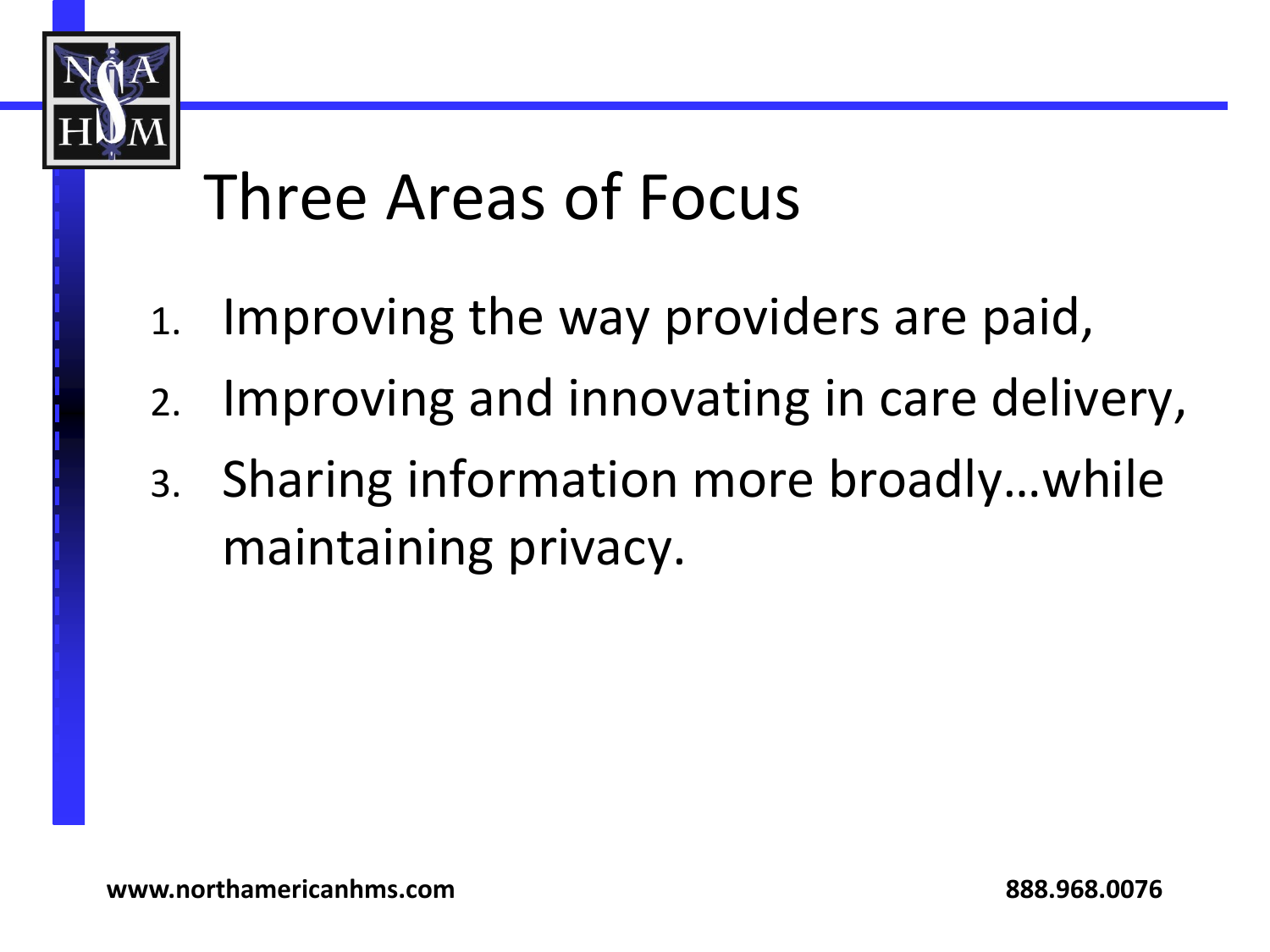

#### Alternative Payment Models

"Alternative payment models such as Bundled Payments or Accountable Care Organizations generally make doctors and hospitals attentive to the total costs of treating a patient at a high level of quality, giving clinicians the opportunity to focus on quality, patient-centered care."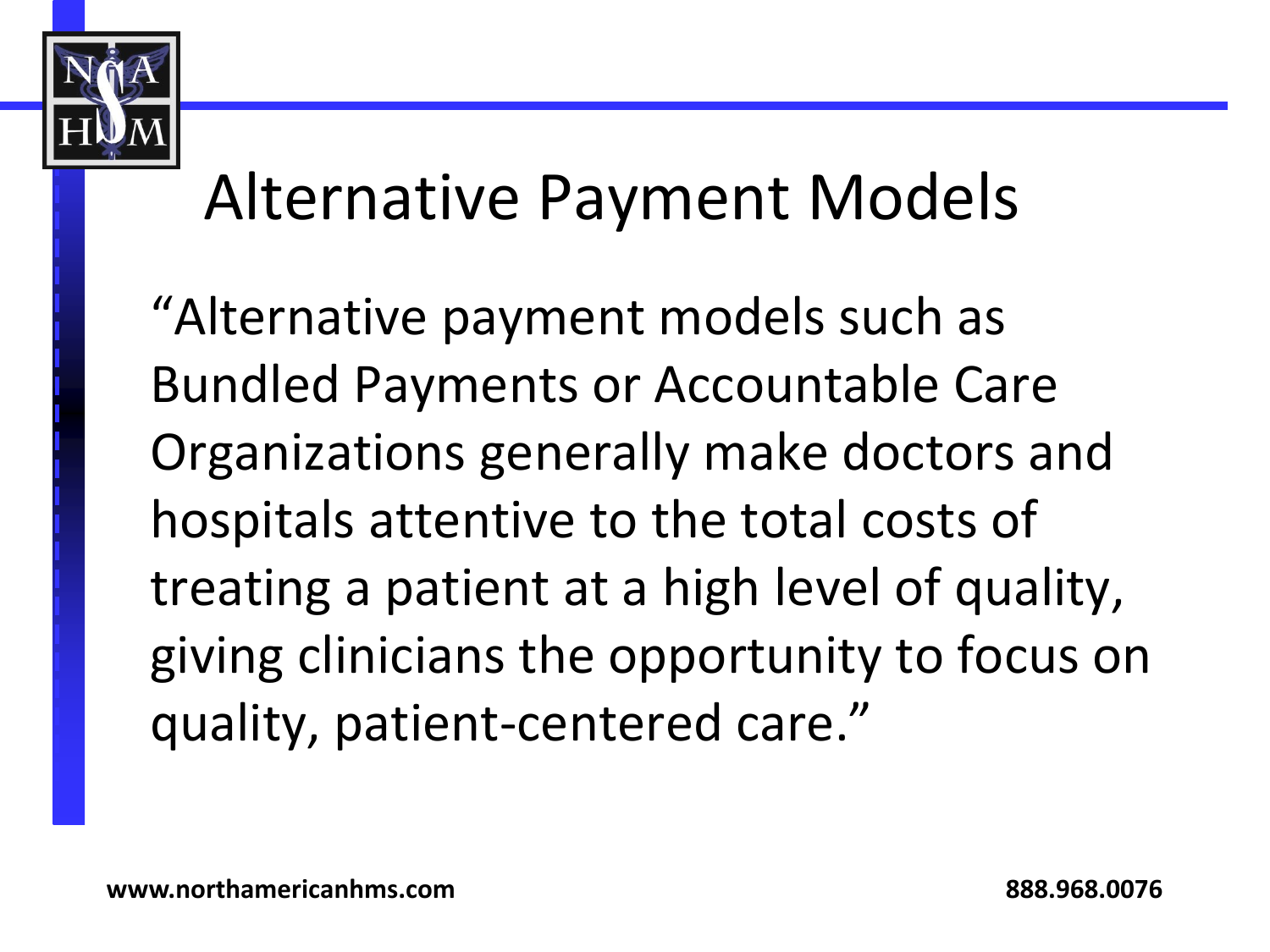

#### Provider Payments - ACOs

- Medicare Shared Savings Programs
- Advanced Payment ACO Model
- Pioneer ACO Model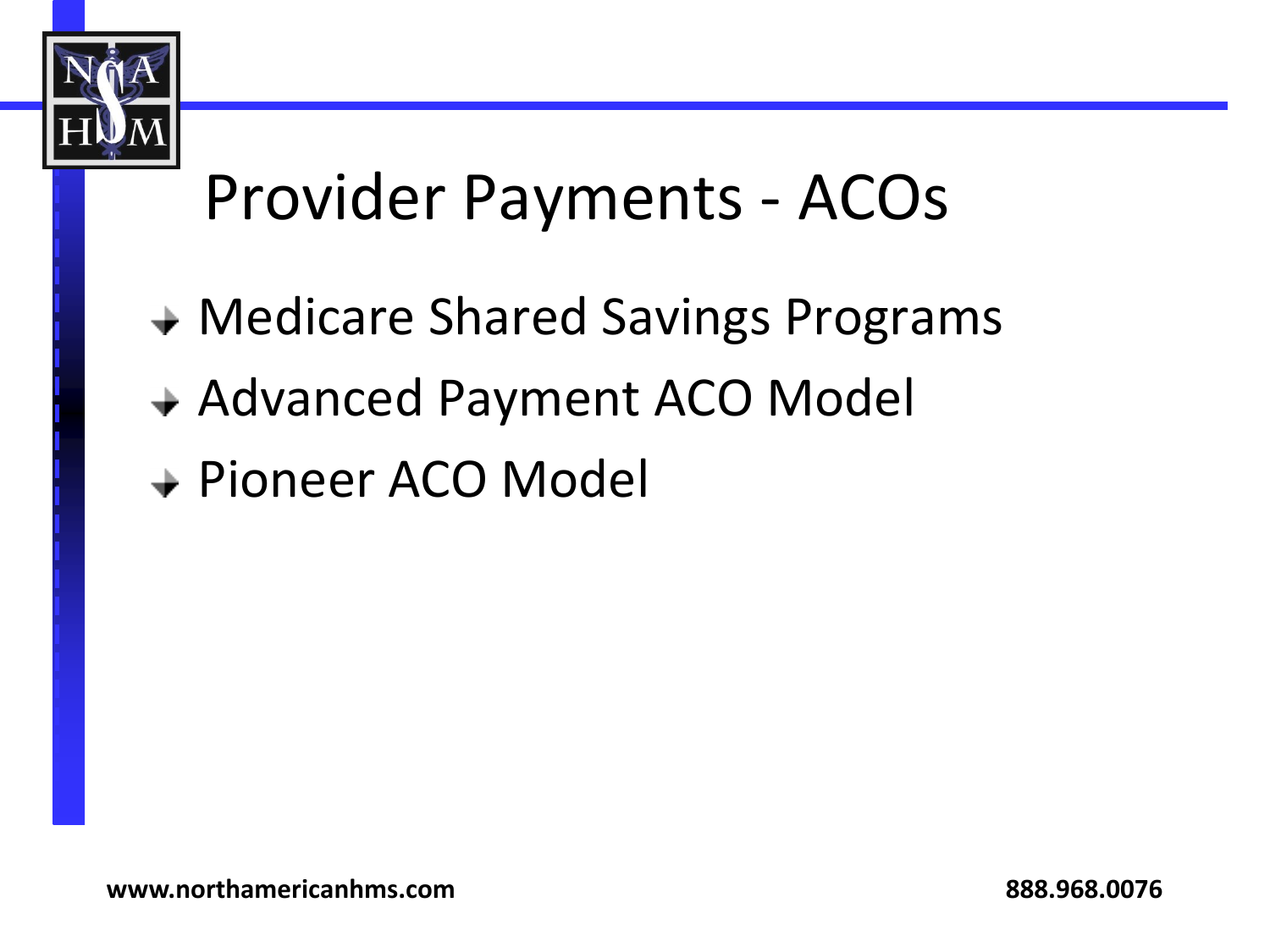

## Medicare Shared Savings Program

Congress created the Shared Savings Program to facilitate coordination and cooperation among providers to improve the quality of care for Medicare Fee-For-Service (FFS) beneficiaries and reduce unnecessary costs. Eligible providers, hospitals, and suppliers may participate in the Shared Savings Program by creating or participating in an Accountable Care Organization (ACO).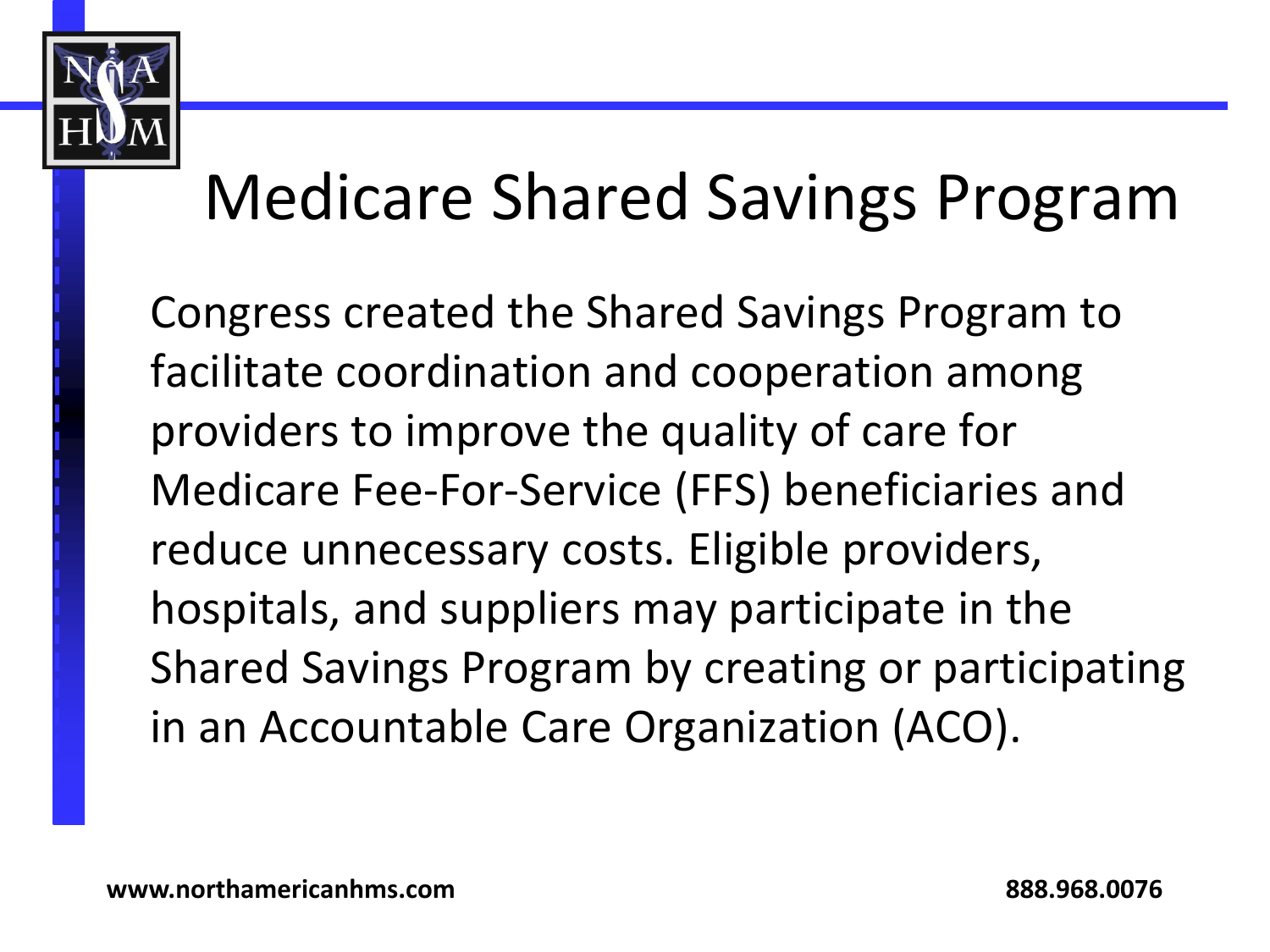

# What is a Shared Savings program?

The Shared Savings Program ACOs are groups of doctors and other health care providers who voluntarily work together with Medicare to give high quality service to Medicare Feefor-Service beneficiaries. An ACO is not a Medicare Advantage plan or an HMO.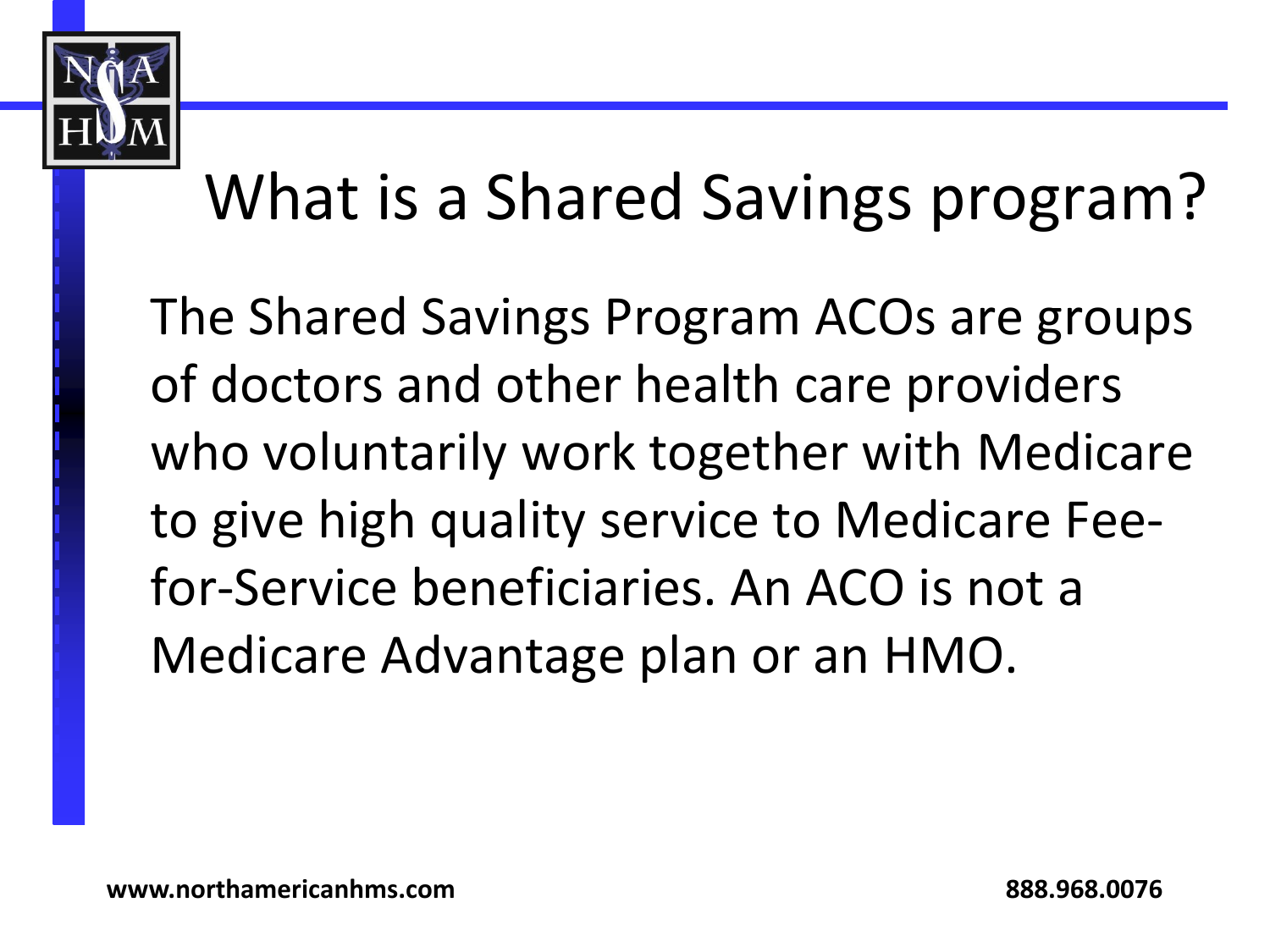

#### SSP Description

According the CMS Provider Taxonomy Framework, "some payment is linked to the effective management of a population or an episode of care. Payments still triggered by delivery of services, but opportunities for shared savings or 2-sided risk."

CMS 2015 Fact Sheet: "Better Care. Smarter Spending. Healthier People: Paying Providers for Value, Not Volume." 1.26.2015.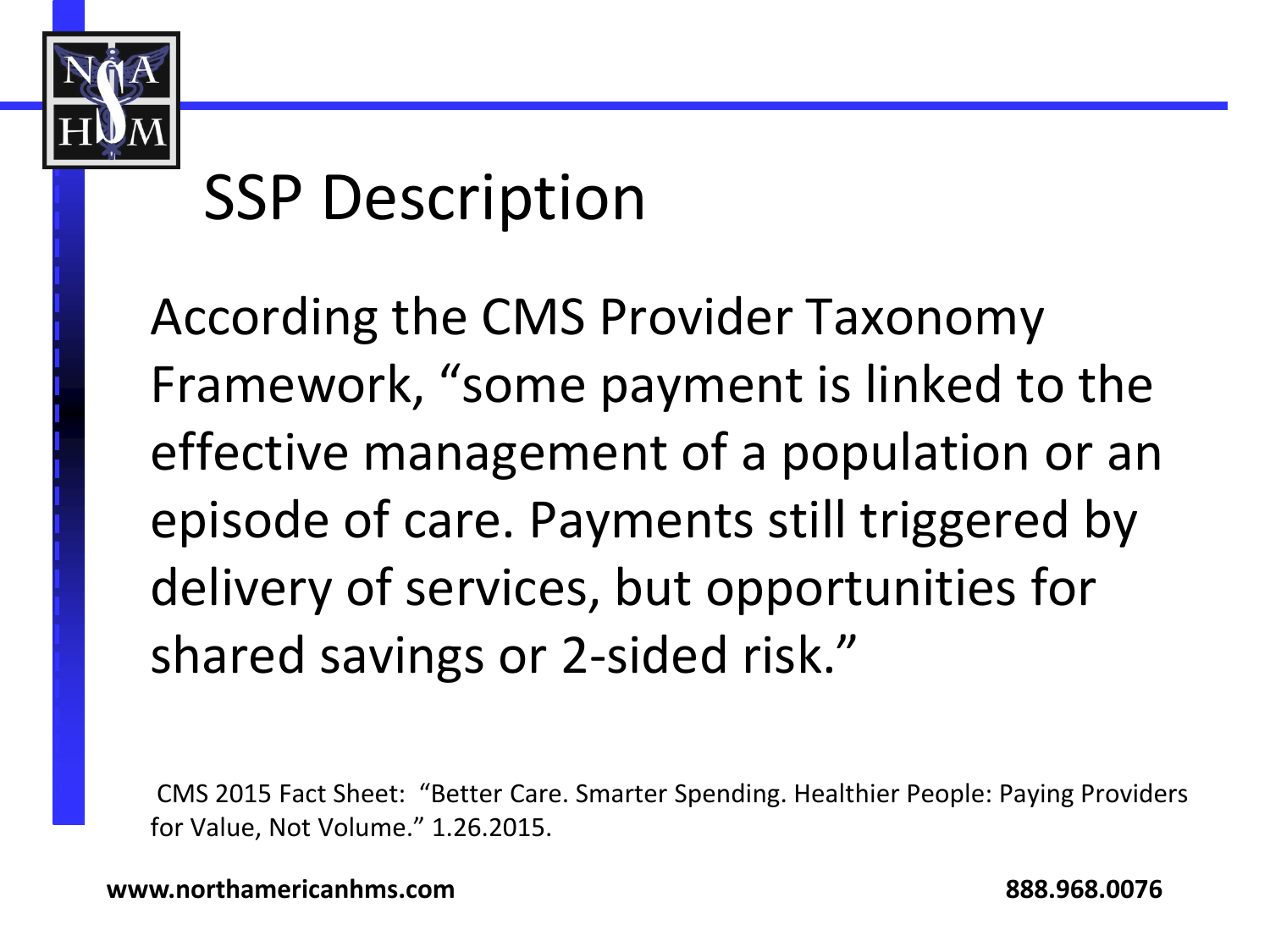

#### Bundled Payments

"Under the Bundled Payments for Care Improvement initiative, organizations will enter into payment arrangements that include financial and performance accountability for episodes of care. These models may lead to higher quality, more coordinated care at a lower cost to Medicare."

Bundled Payments for Care Improvement (BPCI) Initiative: General Information. <http://innovation.cms.gov/initiatives/bundled-payments/index.html>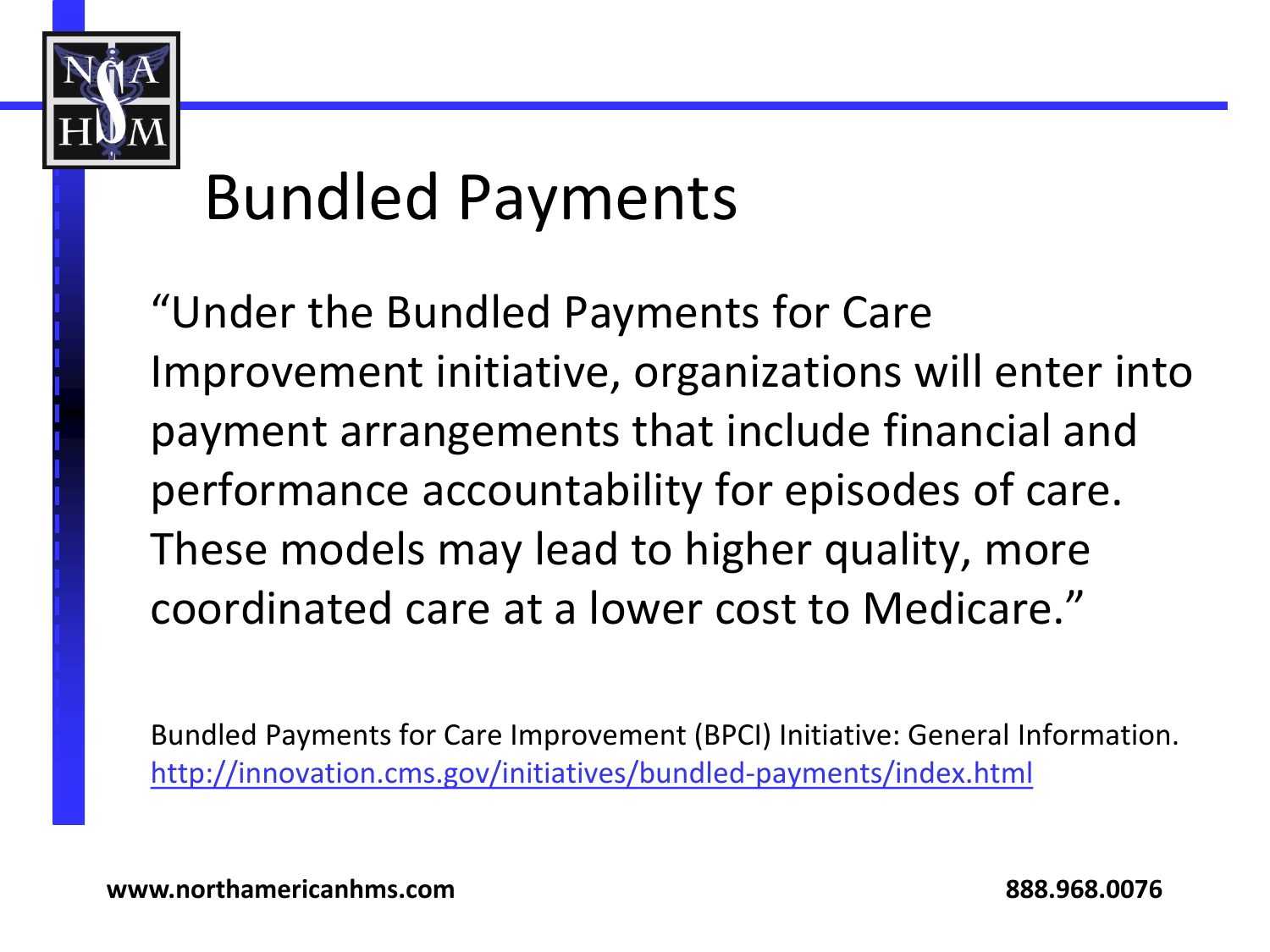

## Four Bundled Payment Models

The Bundled Payments initiative is comprised of four broadly defined models of care, which link payments for multiple services beneficiaries receive during an episode of care. **[Model 1: Retrospective Acute Care Hospital Stay Only](http://innovation.cms.gov/initiatives/BPCI-Model-1/index.html) [Model 2: Retrospective Acute Care Hospital Stay plus Post-](http://innovation.cms.gov/initiatives/BPCI-Model-2/index.html)[Acute Care](http://innovation.cms.gov/initiatives/BPCI-Model-2/index.html) [Model 3: Retrospective Post-Acute Care Only](http://innovation.cms.gov/initiatives/BPCI-Model-3/index.html) [Model 4: Acute Care Hospital Stay Only](http://innovation.cms.gov/initiatives/BPCI-Model-4/index.html)**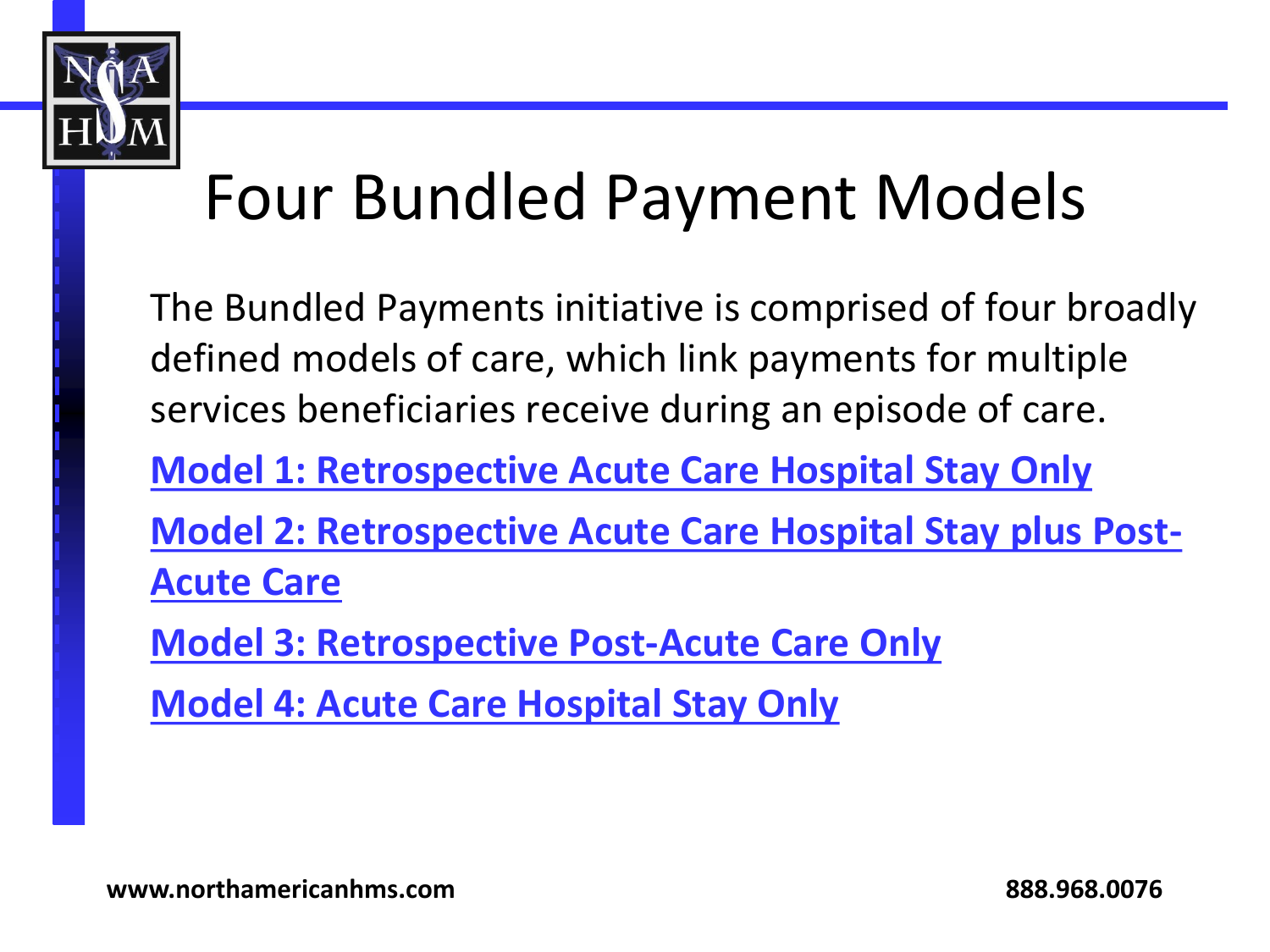

## Community Based Organizations

Community-based organizations (CBOs) will use care transition services to effectively manage Medicare patients' transitions and improve their quality of care. Up to \$300 million in total funding is available for 2011 through 2015. The CBOs will be paid an all-inclusive rate per eligible discharge based on the cost of care transition services provided at the patient level and of implementing systemic changes at the hospital level. CBOs will only be paid once per eligible discharge in a 180-day period for any given beneficiary. Community-based Care Transitions Program. <http://innovation.cms.gov/initiatives/CCTP/>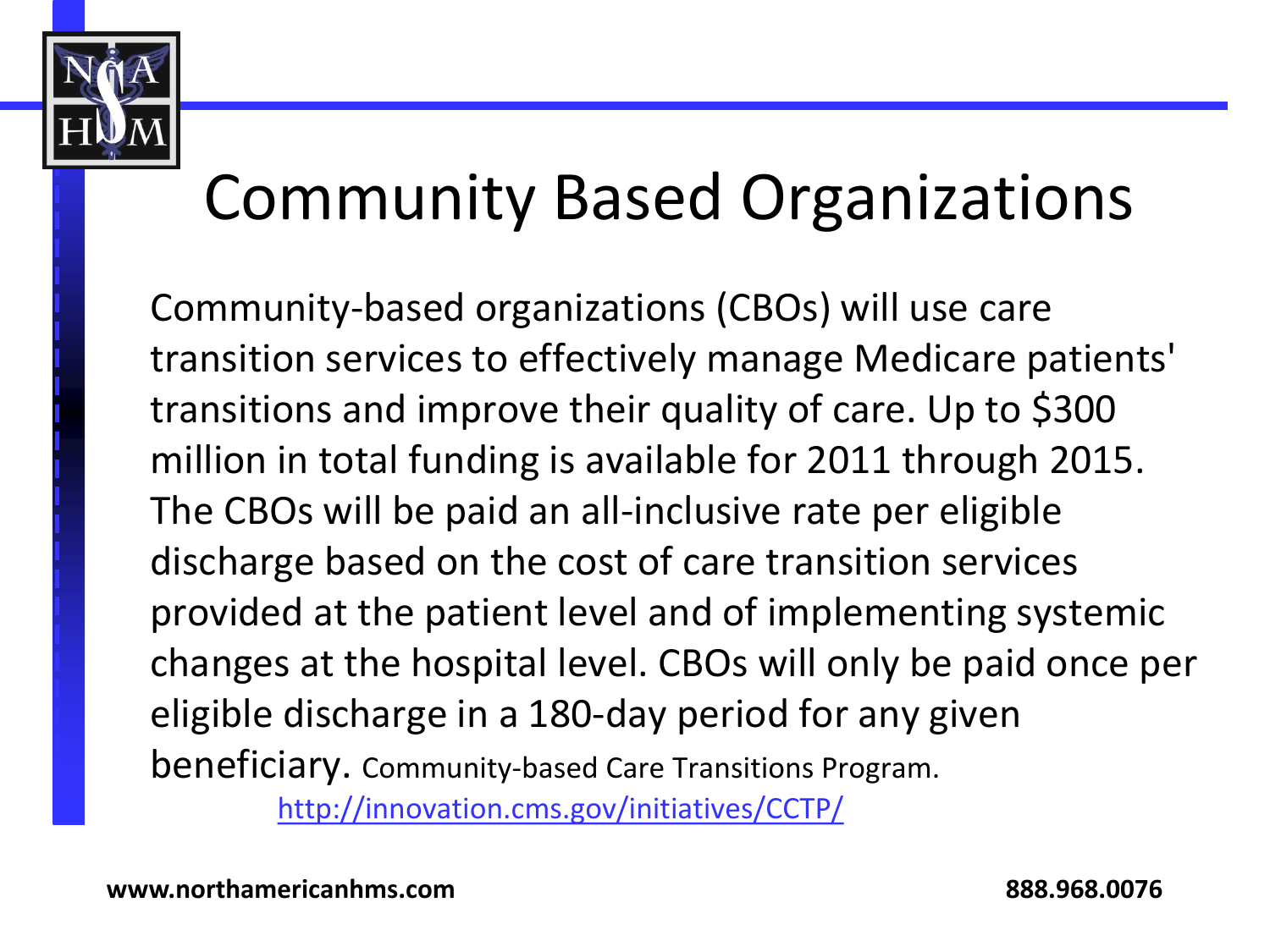

## Care Delivery

"Better care coordination can also mean giving patients more quality time with their doctor; expanding the ways patients are able communicate with the team of clinicians taking care of them; or engaging patients and families more deeply in decision-making."

CMS 2015 Fact Sheet: "Better Care. Smarter Spending. Healthier People: Paying Providers for Value, Not Volume." 1.26.2015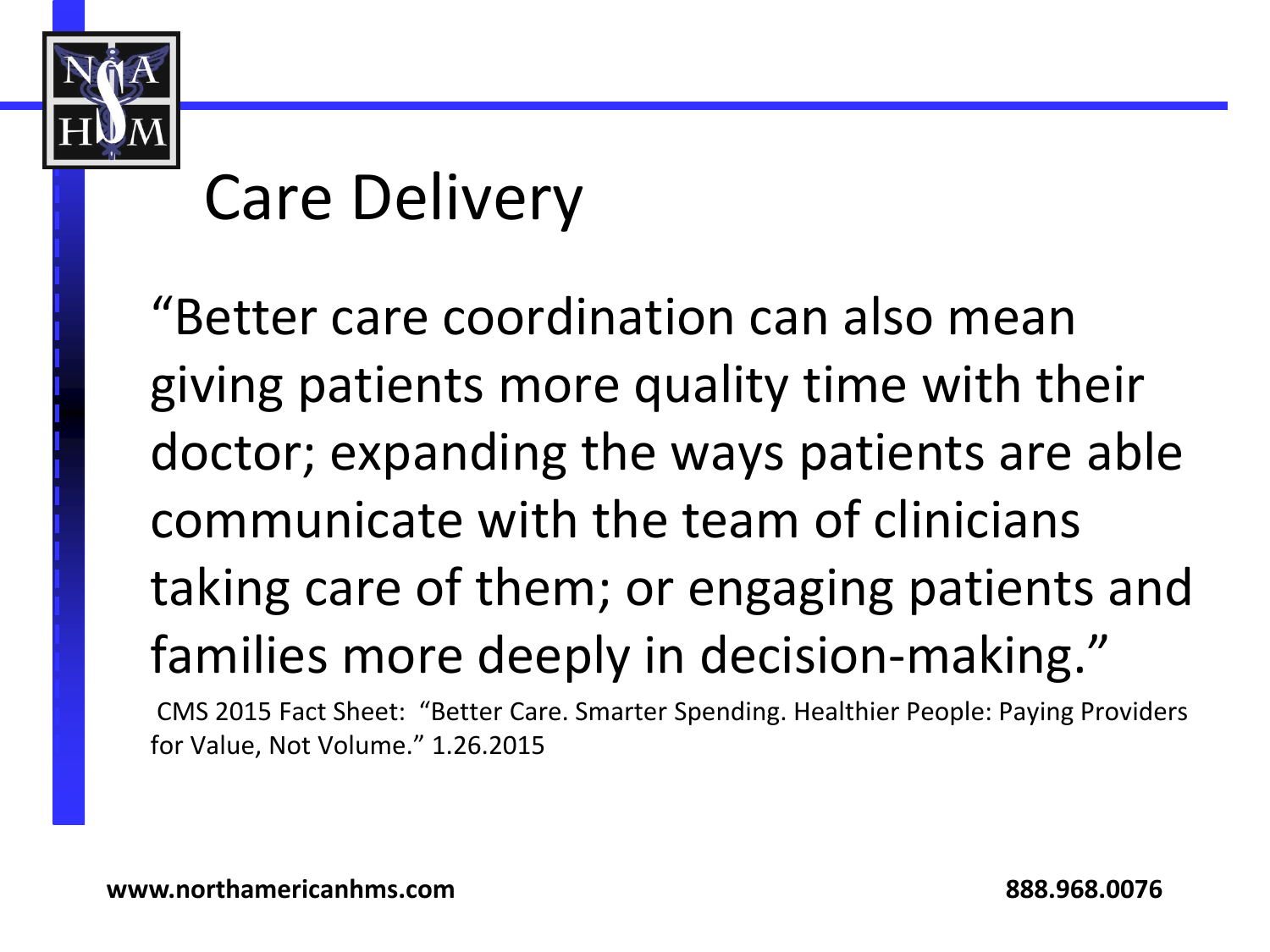

#### Information Sharing

# **Interoperability**

**www.northamericanhms.com 888.968.0076**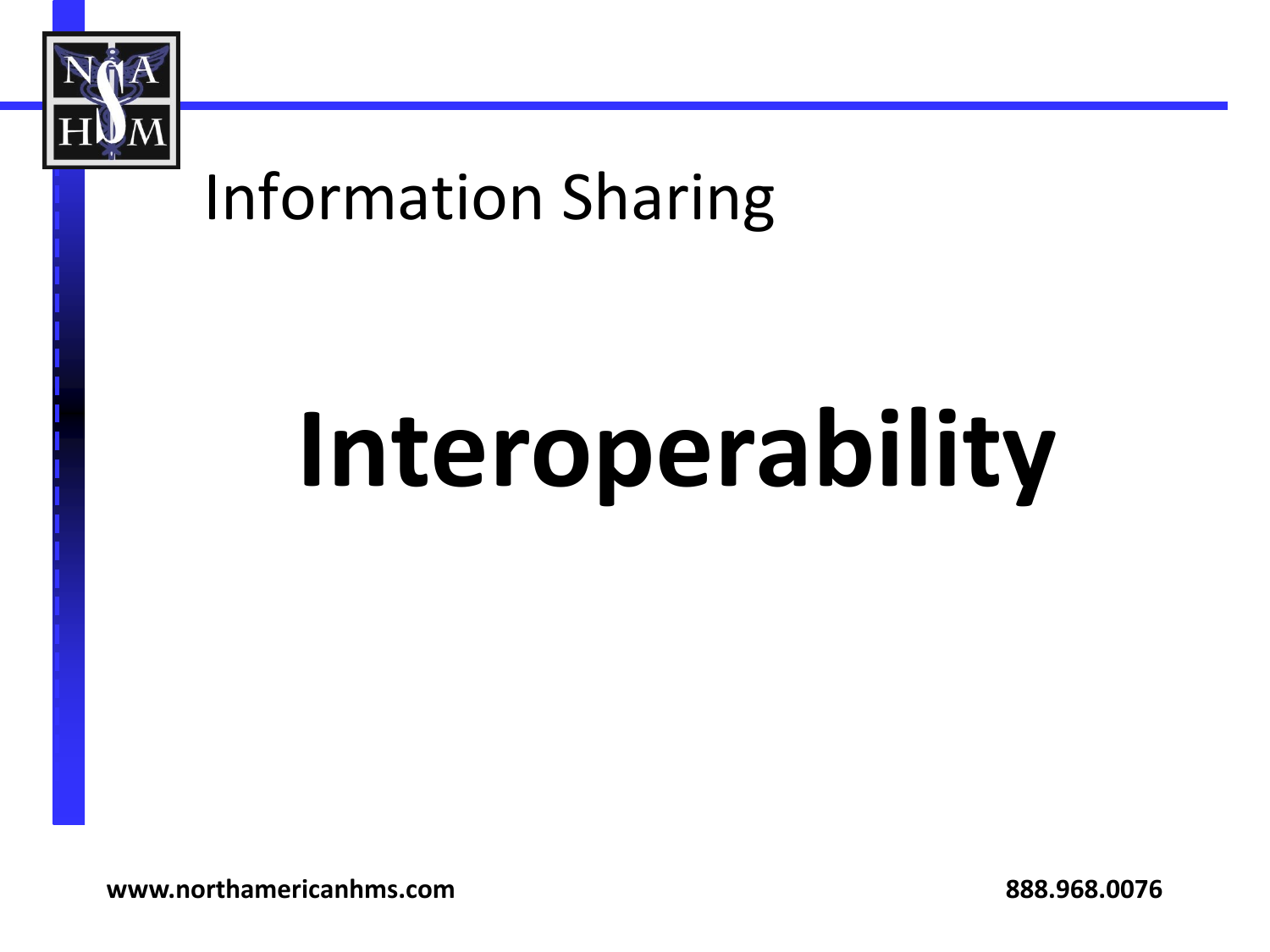

## Interoperability fosters:

- $\rightarrow$  Sharing information broadly with patients and other providers;
- $\rightarrow$  Reducing duplication of treatment;
- Automated health alerts;
- $\rightarrow$  Increased preventive screening;

#### Access to data!

CMS 2015 Fact Sheet: "Better Care. Smarter Spending. Healthier People: Paying Providers for Value, Not Volume." 1.26.2015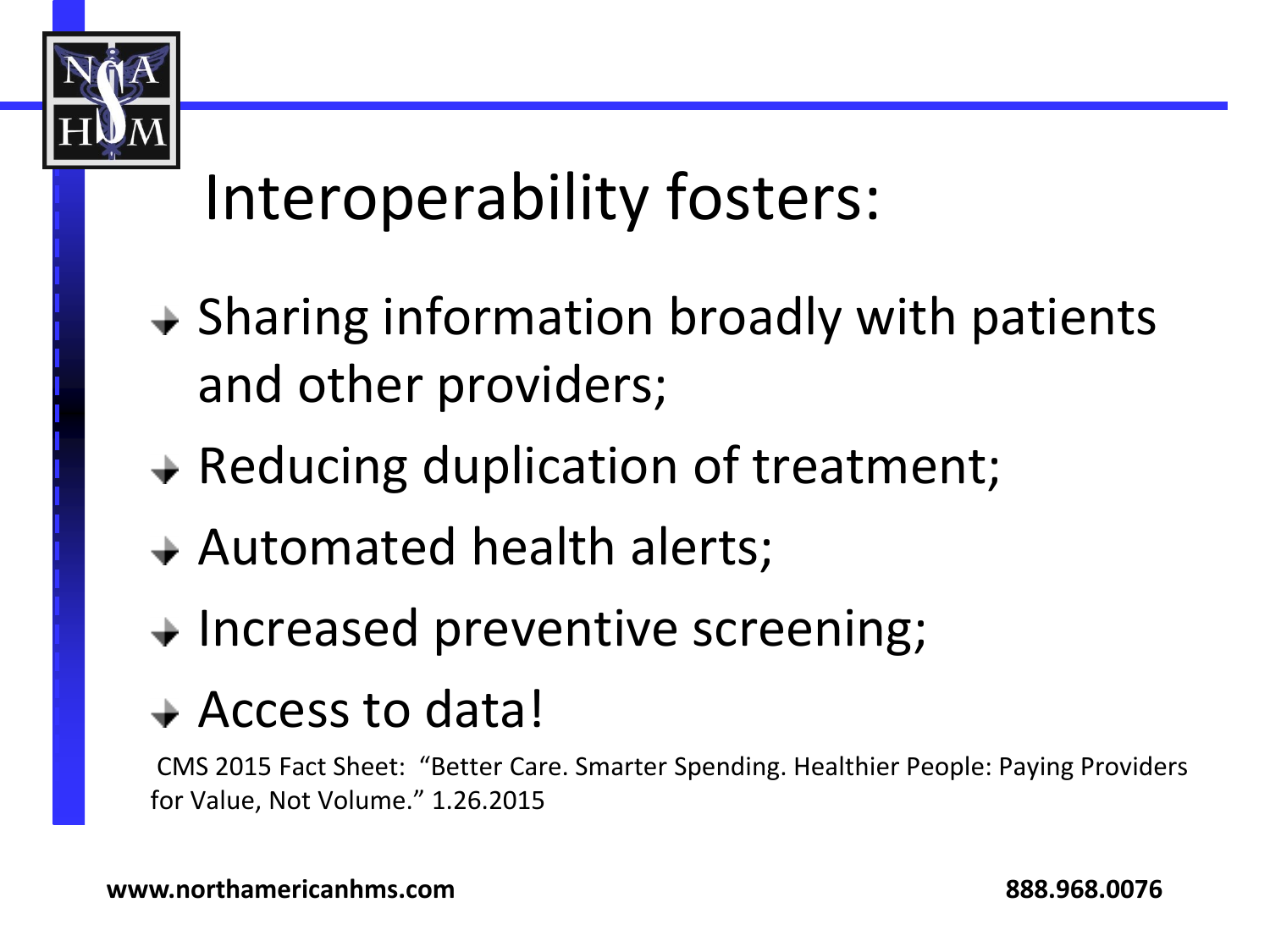# **Health Care Payment Learning and Action Network**

The Learning and Action Network will accelerate the transition to more advanced payment models by fostering collaboration between HHS, private payers, large employers, providers, consumers, and state and federal partners.

CMS 2015 Fact Sheet: "Better Care. Smarter Spending. Healthier People: Paying Providers for Value, Not Volume." 1.26.2015.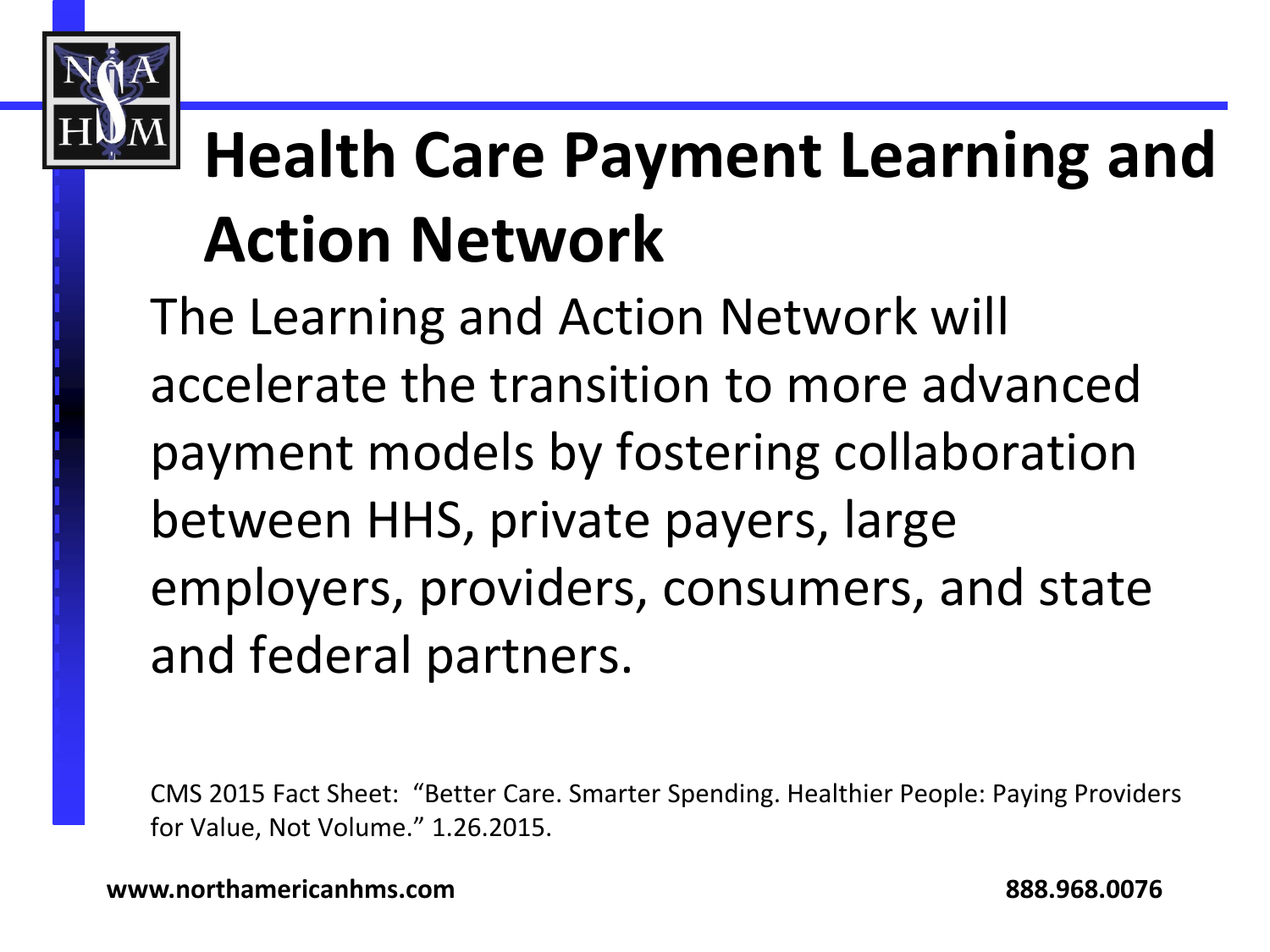# Learning and Action Network partners will:

- Serve as a convening body to facilitate joint implementation and expansion of new models of payment and care delivery
- $\rightarrow$  Identify areas of agreement around movement toward alternative payment models and define how best to report on these new payment models
- $\rightarrow$  Collaborate to generate evidence, share approaches, and remove barriers
- **→** Develop common approaches to core issues such as beneficiary attribution, financial models, benchmarking, and risk adjustment
- $\rightarrow$  Create implementation guides for payers and purchasers. CMS 2015 Fact Sheet: "Better Care. Smarter Spending. Healthier People: Paying Providers for Value, Not Volume." 1.26.2015.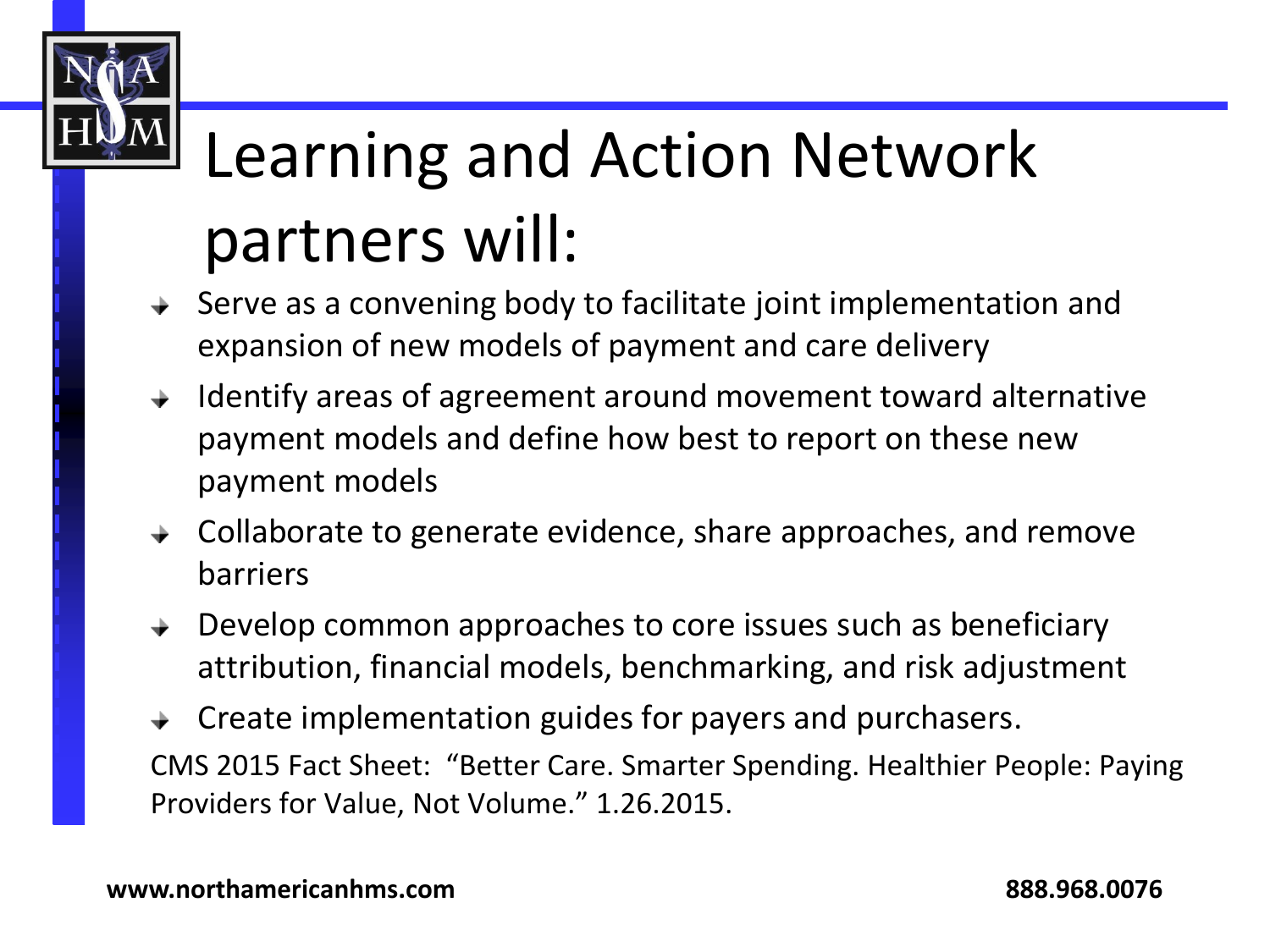#### Medicare Provider Payment Modernization Act - HR 1470 "This section repeals the SGR to provide longterm stability to the Medicare physician fee schedule. It provides stable updates for five years and ensures no changes are made to the current payment system for four years."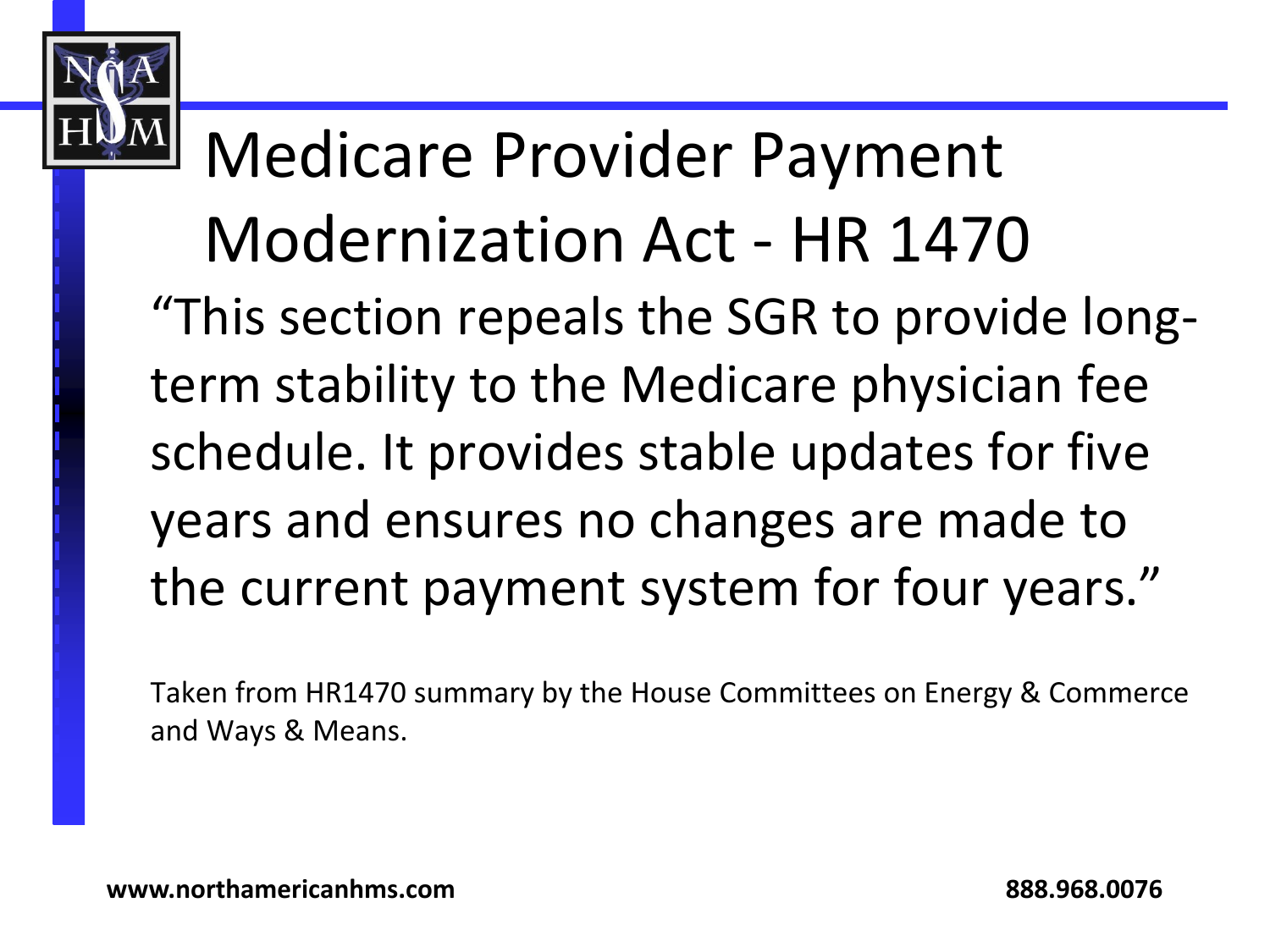

#### Not Just an SGR Fix

"In 2019, it establishes a streamlined and improved incentive payment program that will focus the fee-for-service system on providing value and quality. The incentive payment program, referred to as the Merit-Based Incentive Payment System (MIPS)."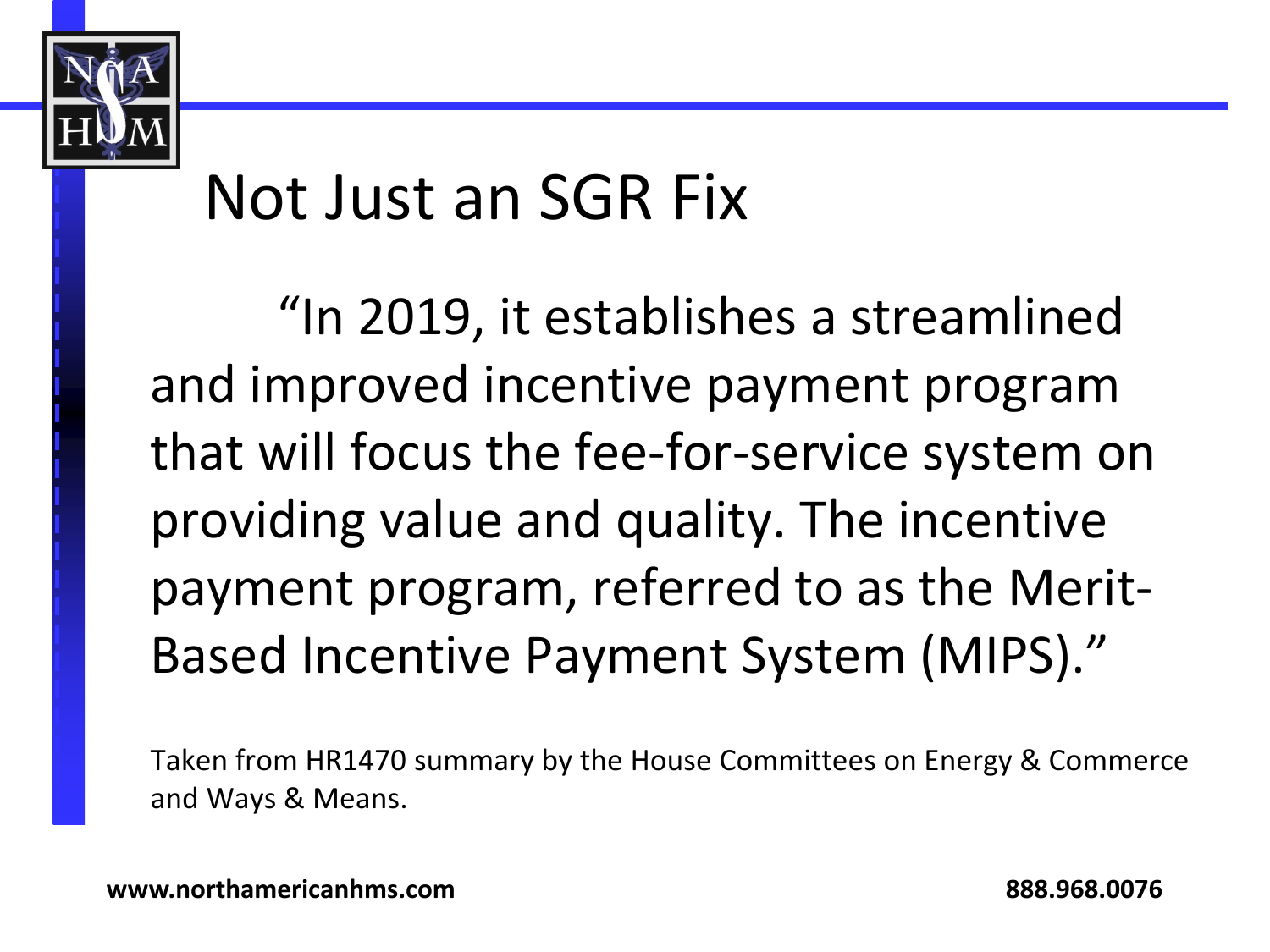

#### Timeframe

"Professionals will receive an annual update of 0.5 percent in each of the years 2015 through 2019.

The rates in 2019 will be maintained through 2025, while providing professionals with the opportunity to receive additional payment adjustments through the MIPS."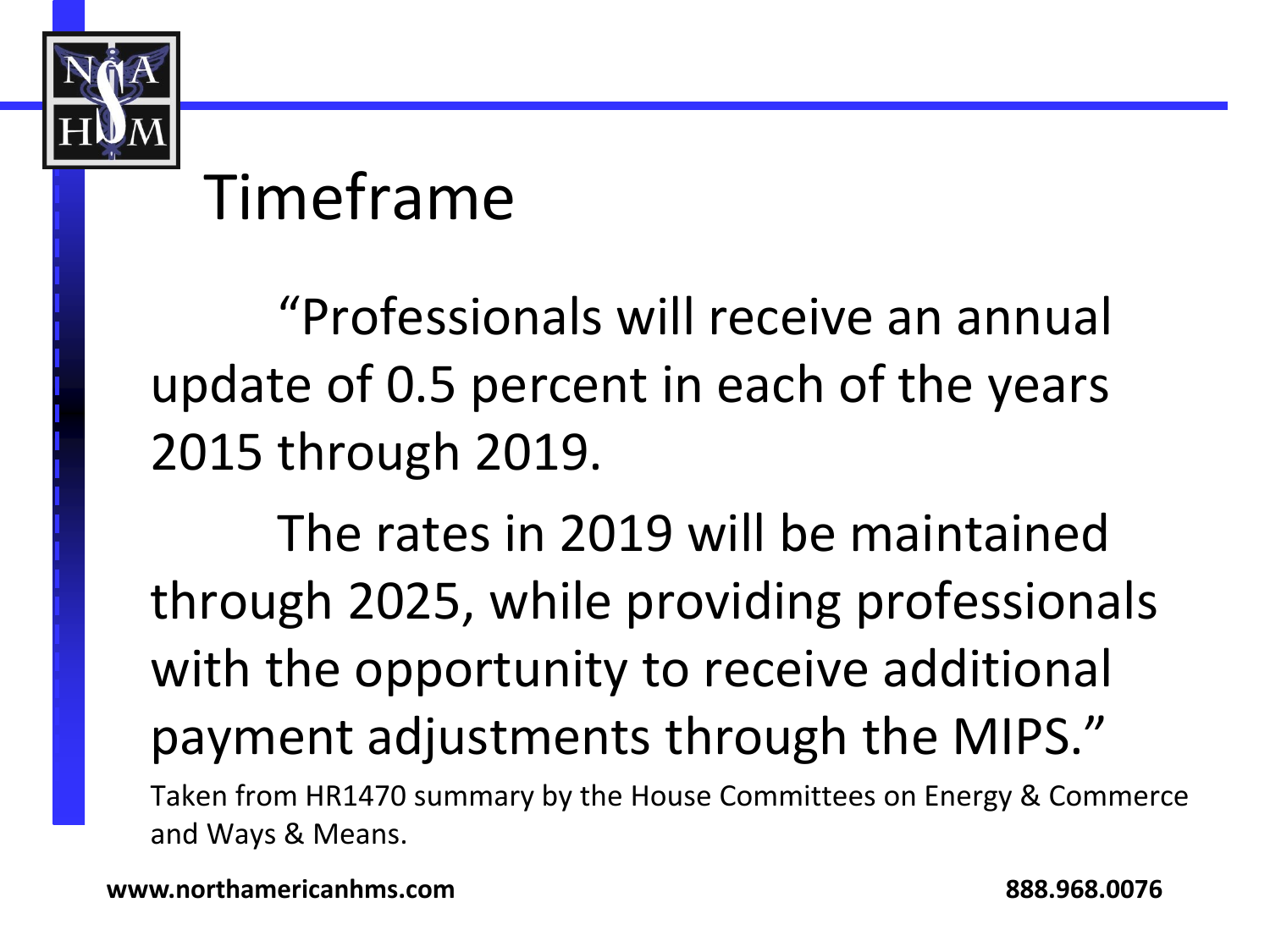

Merit-Based Incentive Payment System (MIPS)

"…consolidates the three existing incentive programs, continuing the focus on quality, resource use, and meaningful electronic health record (EHR) use with which professionals are familiar, but in a cohesive program that avoids redundancies."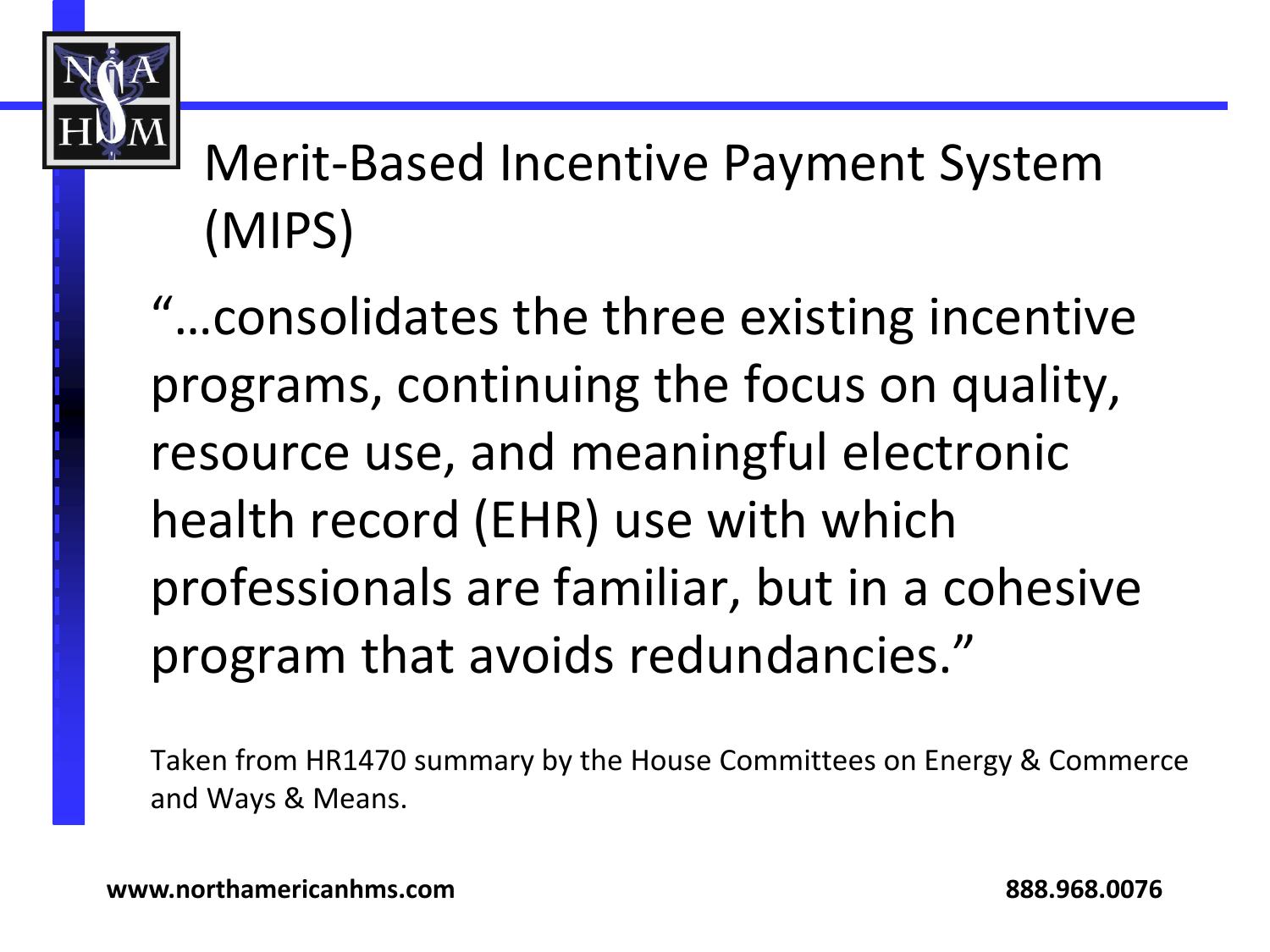

## SGR Fix

"**Professionals** who receive a significant share of their revenues through an APM(s) that involves risk of financial losses and a quality measurement component **will receive a five percent bonus each year from 2019-2024**. A patient-centered medical home APM will be exempted from the downside financial risk requirement if proven to work in the Medicare population." NRHA Action Alert 3.19.2015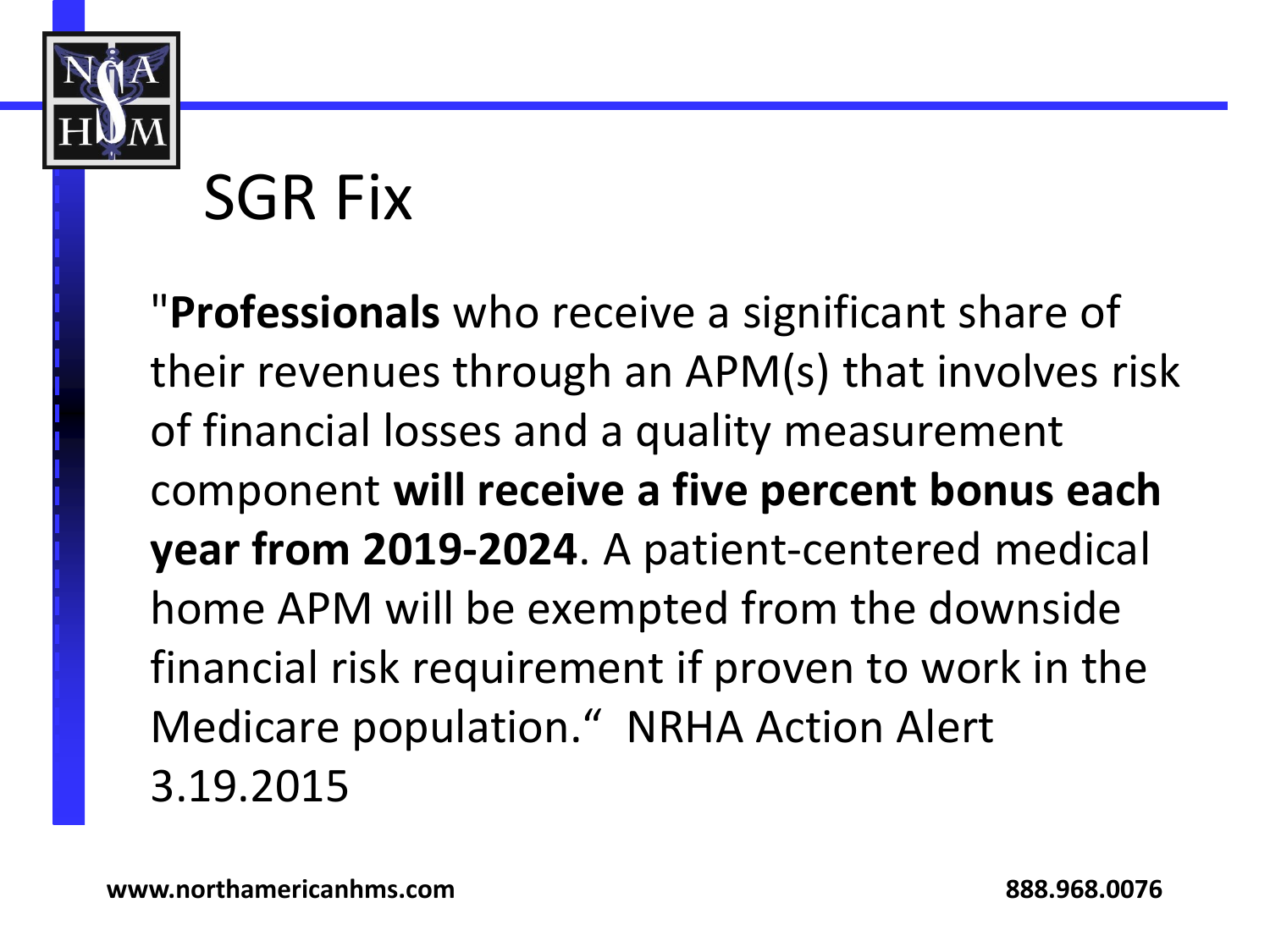

# MIPS Eligible Professionals

- **→ Doctors of medicine or osteopathy**
- **→ Doctors of dental surgery/medicine**
- **→ Doctors of podiatric medicine, optometry,** chiropractors
- Physician Assistants, Nurse Practitioners, Clinical Nurse Specialists, and Certified Registered Nurse Anesthetists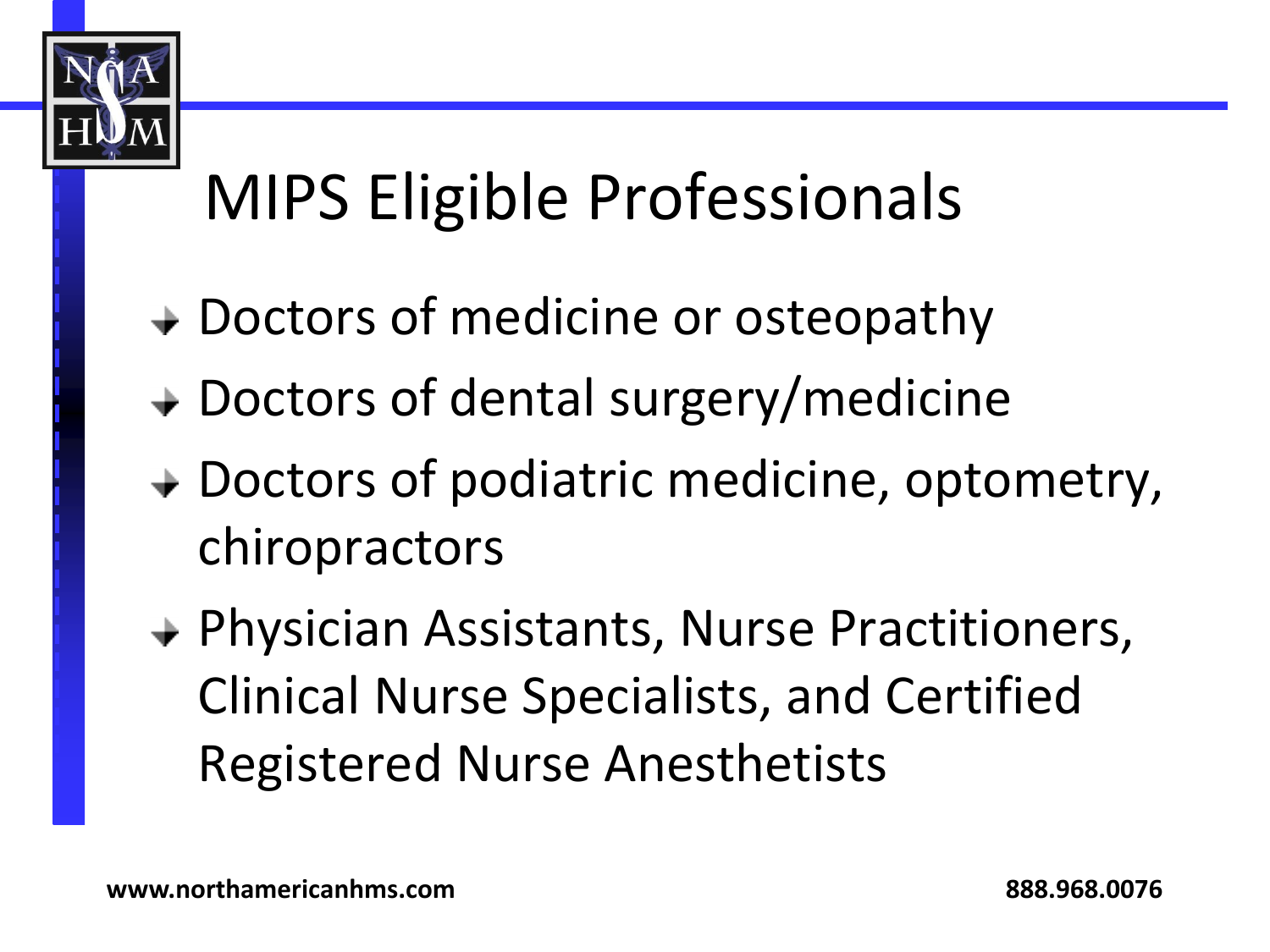

## Current Incentive Programs

The MIPS streamlines and improves on the current incentive programs:

- Physician Quality Reporting System (PQRS)
- Value-Based Modifier (VBM)
- Meaningful use of EHRs (EHR MU)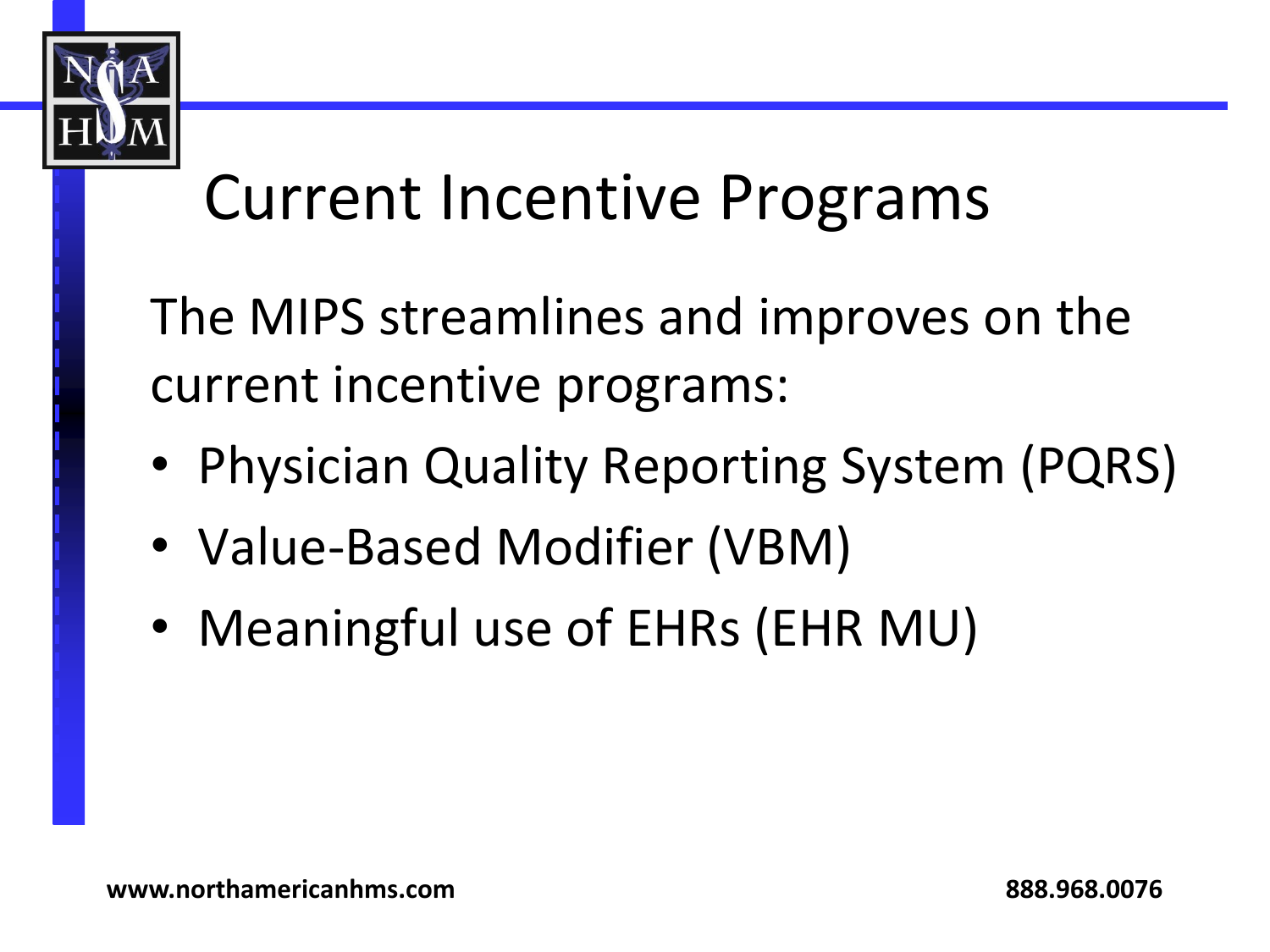

#### Performance Measures

- Quality PQRS, VBM, EHR MU measures
- $\rightarrow$  Resource Use Allocating costs; assigning 2-sided risk
- **→ Meaningful Use MU3**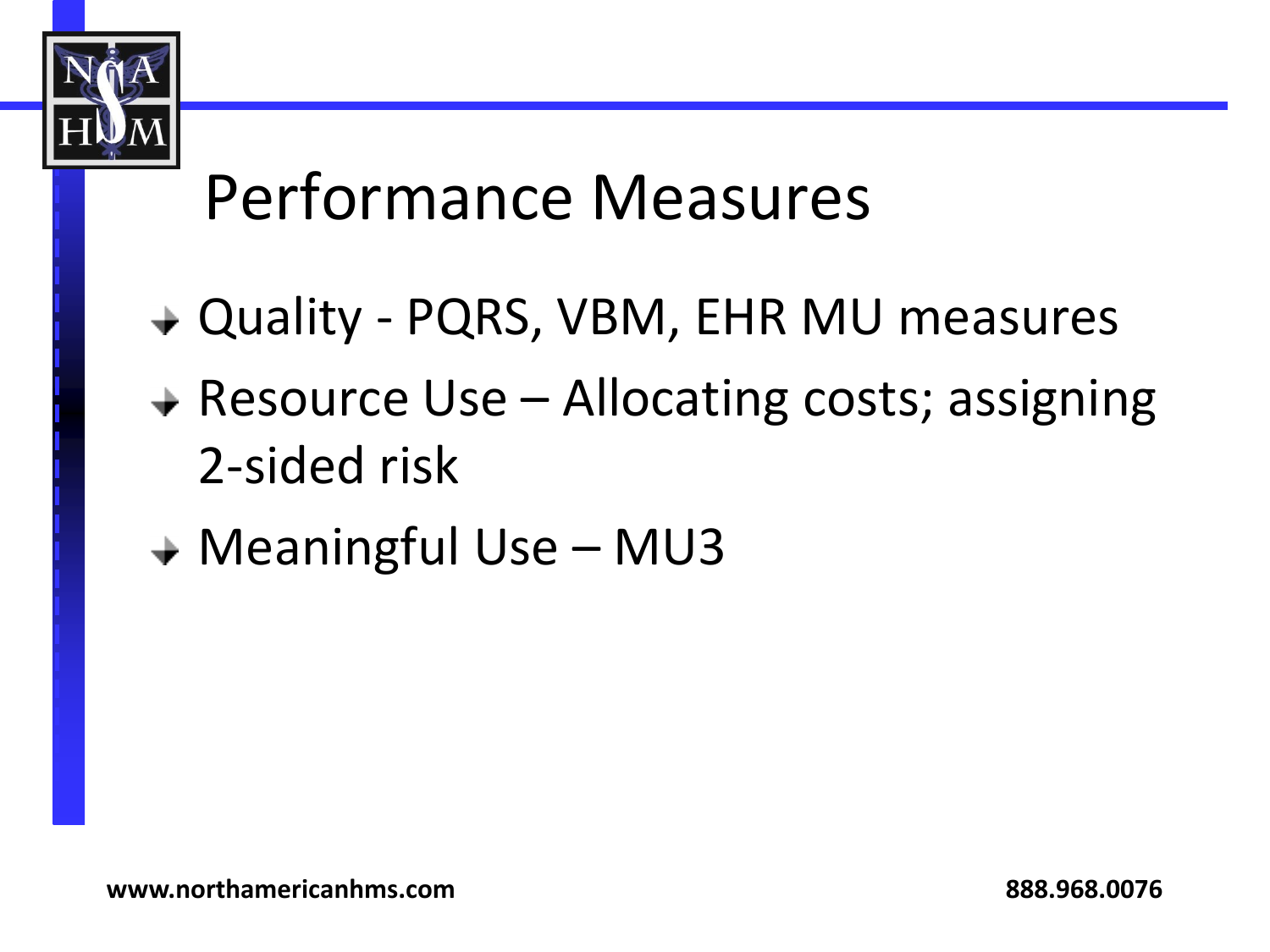

# Physician Quality Reporting System

"The Physician Quality Reporting System (PQRS) is a quality reporting program that encourages individual eligible professionals (EPs) and group practices to report information on the quality of care to Medicare. PQRS gives participating EPs and group practices the opportunity to assess the quality of care they provide to their patients, helping to ensure that patients get the right care at the right time."

CMS- About PQRS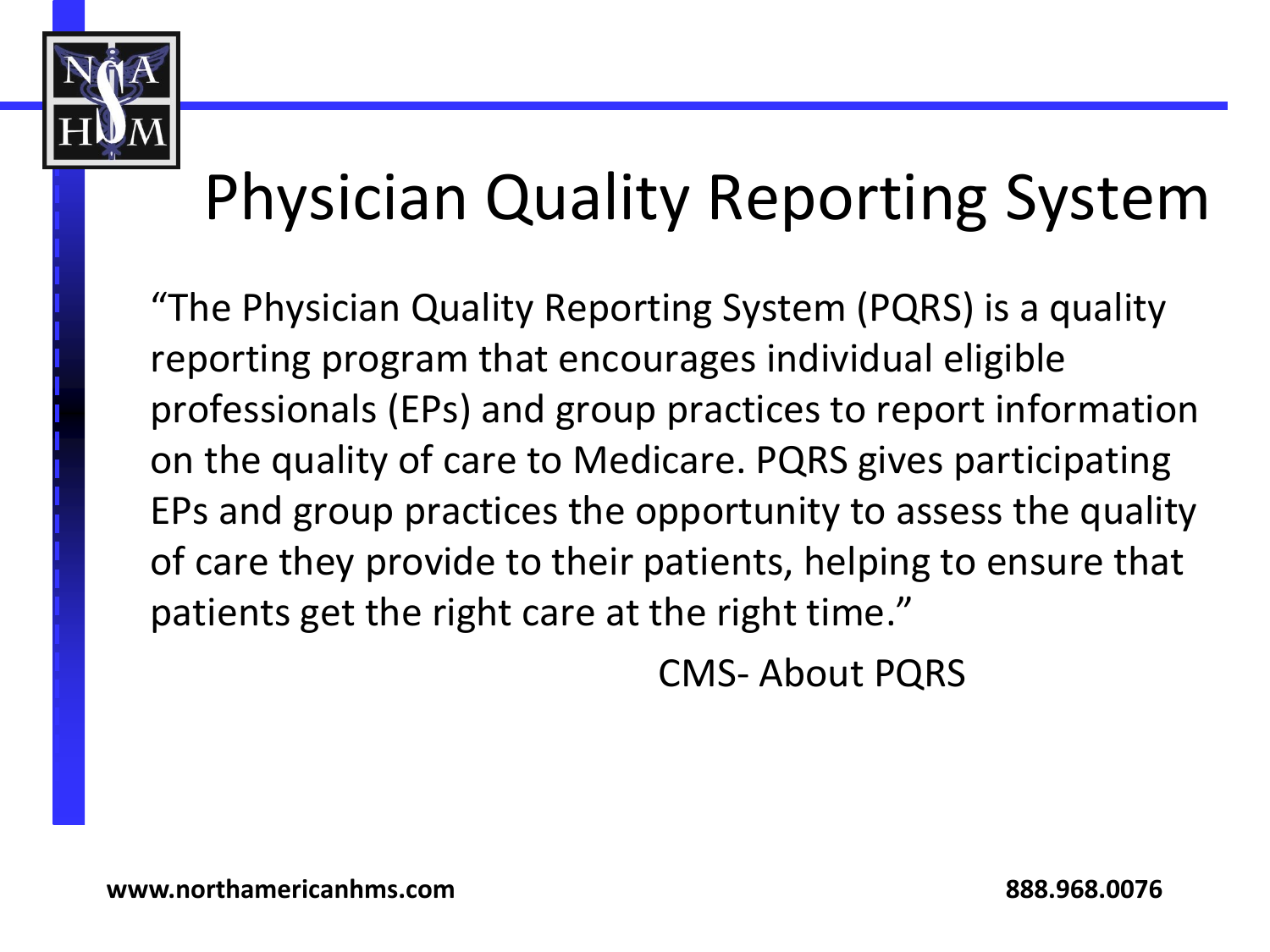

#### Incentive/Negative Adjustment

The 2015 PQRS incentive amount is .5%.

The negative payment adjustment for ALL eligible professionals is 2.0% of the Medicare Physician Fee Schedule.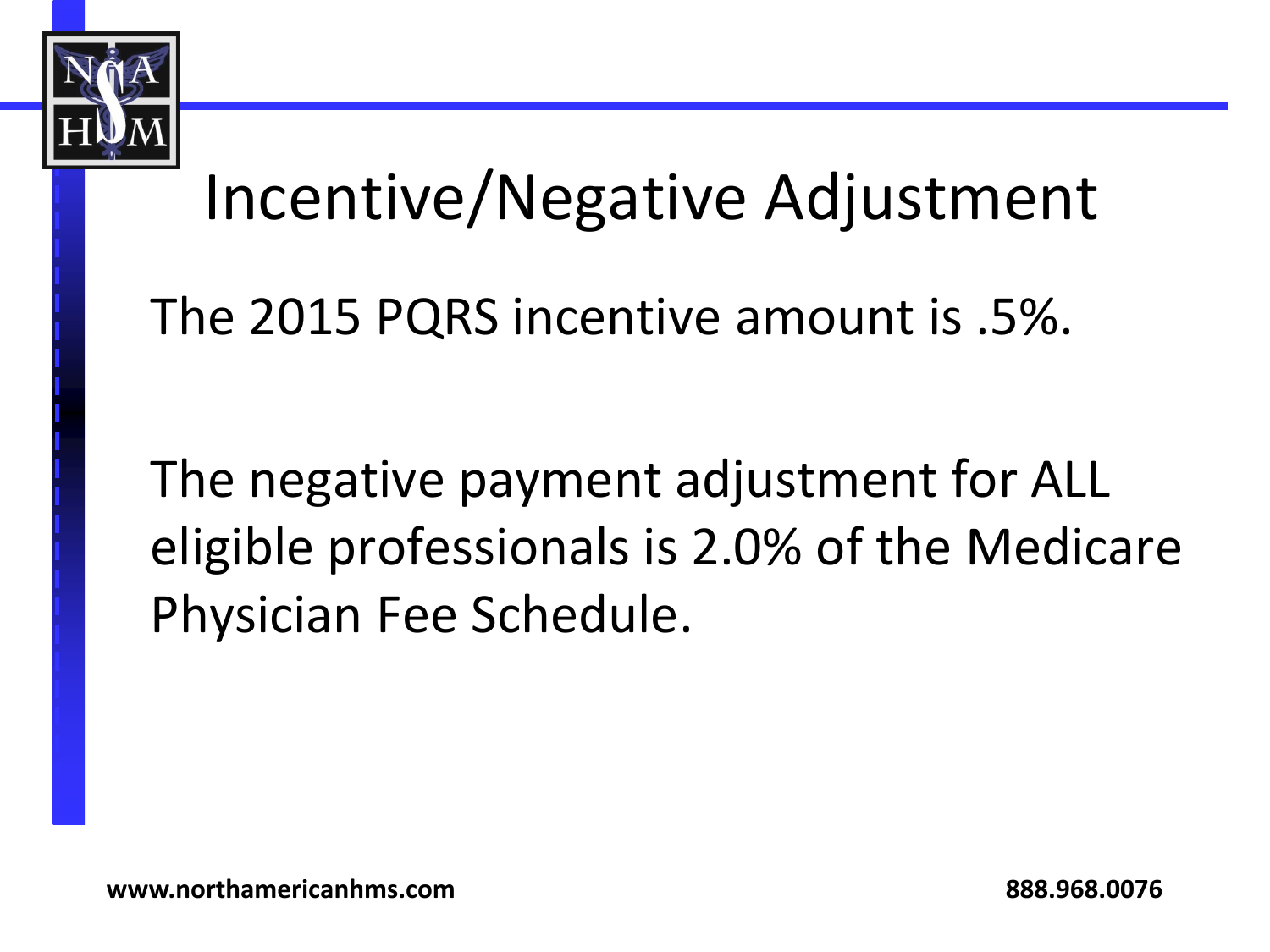

## Two Reporting Methods

- Claim submissions with Qualified Data Codes (QDC) on the appropriate MPFS claim.
- **→ Registry reporting via EHR (Direct),** qualified PQRS registry, or qualified clinical data registry.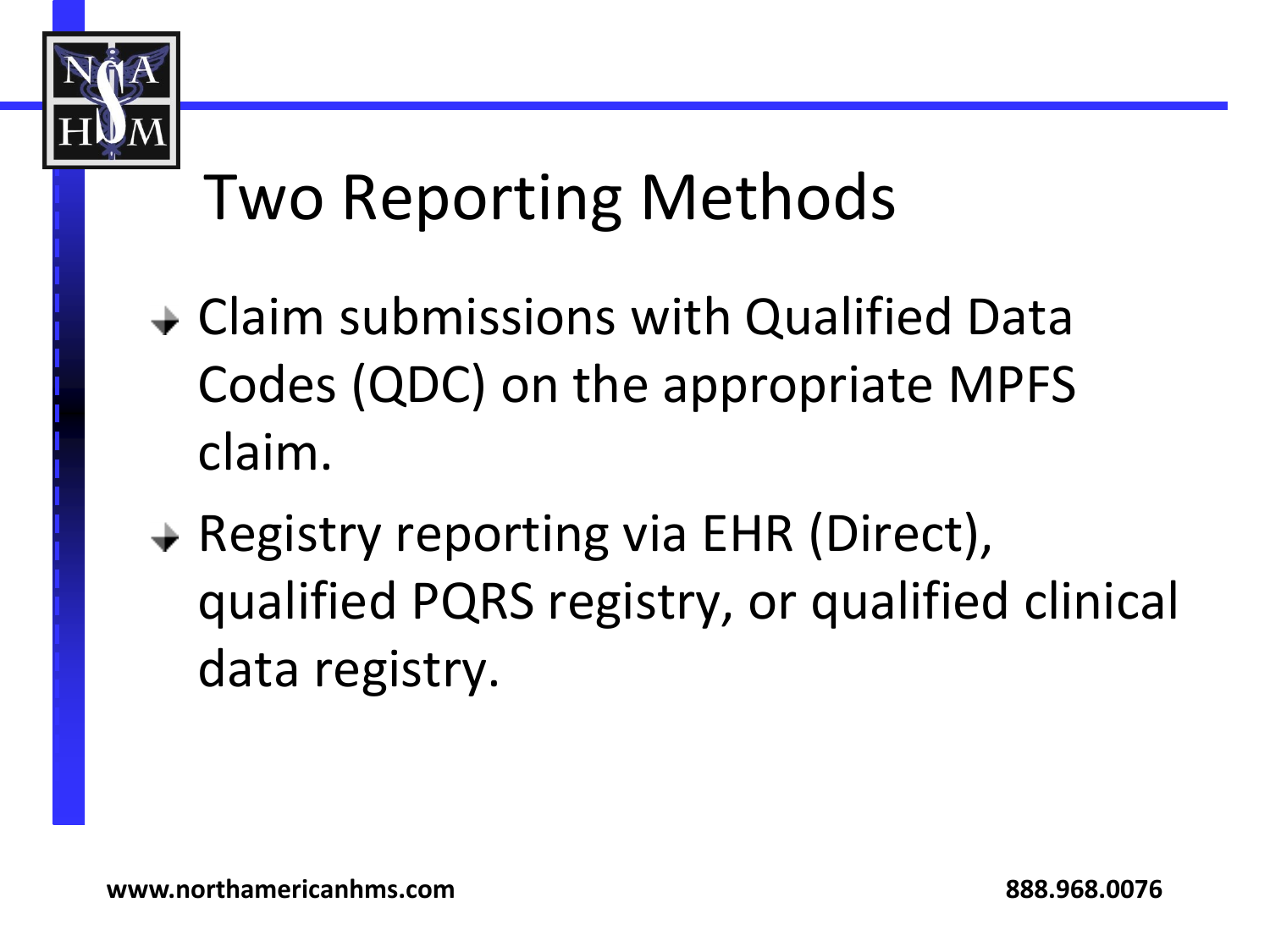

## Reporting Periods

- $\rightarrow$  The deadline to avoid the 2015 penalty was in 2013.
- $\div$  In order to avoid the penalty for 2016:
	- Claim-based reporting entities was closed on 12.31.2014.
	- the registry reporting deadline was 2.28.2014.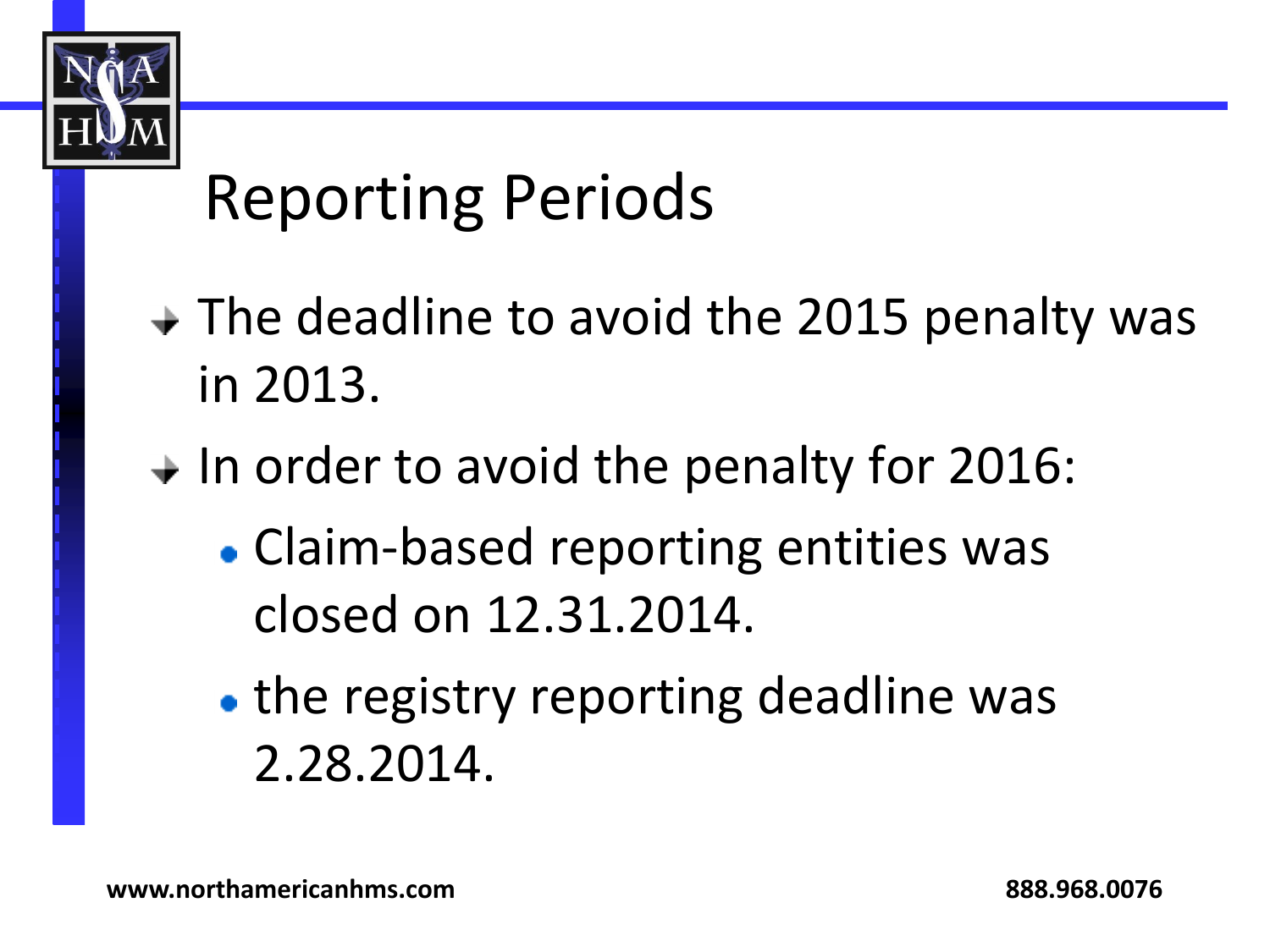

#### 2015 Reporting Deadlines

| <b>Deadline</b>   | <b>What closes</b>                                                                                                                                                                 | <b>Resources</b>                                                                |
|-------------------|------------------------------------------------------------------------------------------------------------------------------------------------------------------------------------|---------------------------------------------------------------------------------|
| June 30, 2015     | Last day to register<br>through the PV-PQRS<br><b>Registration System to</b><br>participate in 2015 PQRS<br>via GPRO                                                               | <b>PQRS GPRO Criteria</b><br><b>PQRS GPRO Web</b><br><b>Interface</b>           |
| December 31, 2015 | Reporting for the 2015<br>PQRS program year ends<br>for both group practices<br>and individuals (Note:<br>2015 program year data<br>will determine the 2017<br>payment adjustment) | <b>Analysis and Payments</b><br><b>Payment Adjustment</b><br><b>Information</b> |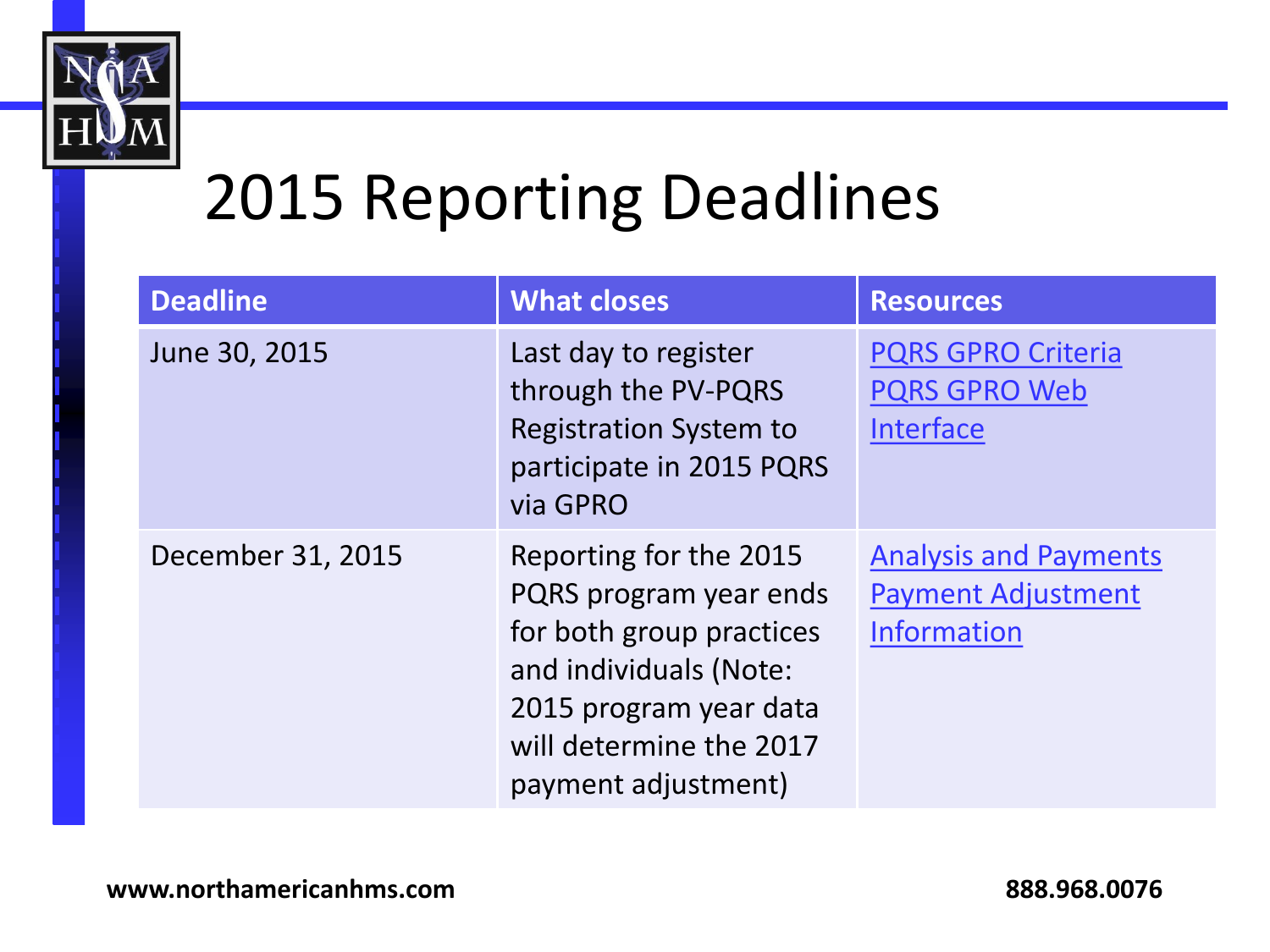

#### 2016 Deadlines

| <b>Deadline</b>          | <b>What closes</b>                                                                                                                   | <b>Resources</b>                                 |
|--------------------------|--------------------------------------------------------------------------------------------------------------------------------------|--------------------------------------------------|
| <b>February 26, 2016</b> | Last day that 2015 claims<br>will be processed to be<br>counted for PQRS<br>reporting to determine<br>the 2017 payment<br>adjustment | • 2015 resources to be<br>posted to PQRS website |
| March 31, 2016           | Last day for QCDRs<br>(QCDR XML only) and<br>registries to submit 2015<br>data                                                       |                                                  |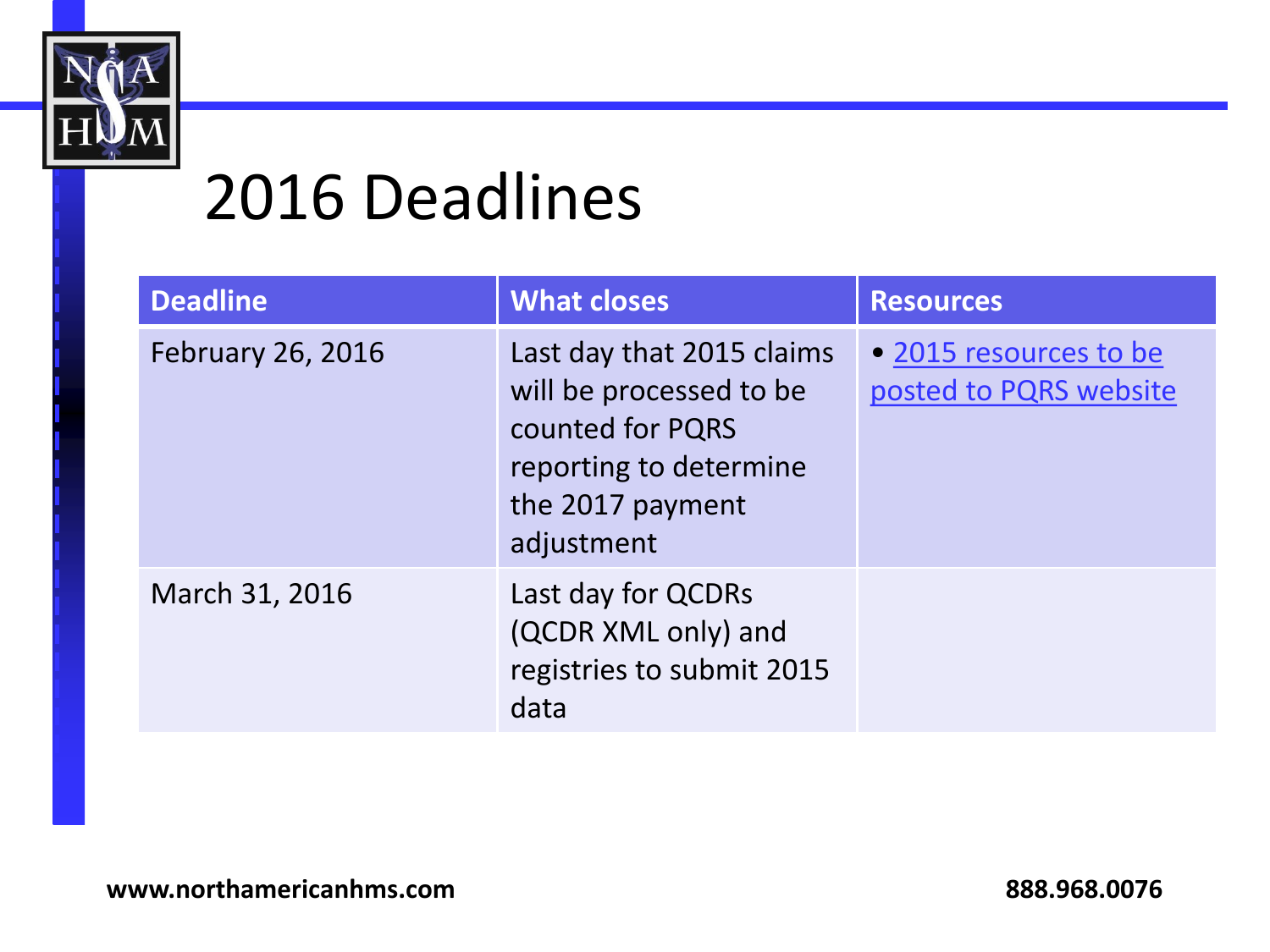

#### RHCs and FQHCs

Question:

I'm an Eligible Professional (EP) and I furnish professional Medicare Part B services at an RHC/FQHC and also furnish services at a non-RHC/FQHC setting. Are the non-RHC/FQHC services eligible for the 2015 PQRS incentive payment or for the PQRS negative payment adjustment?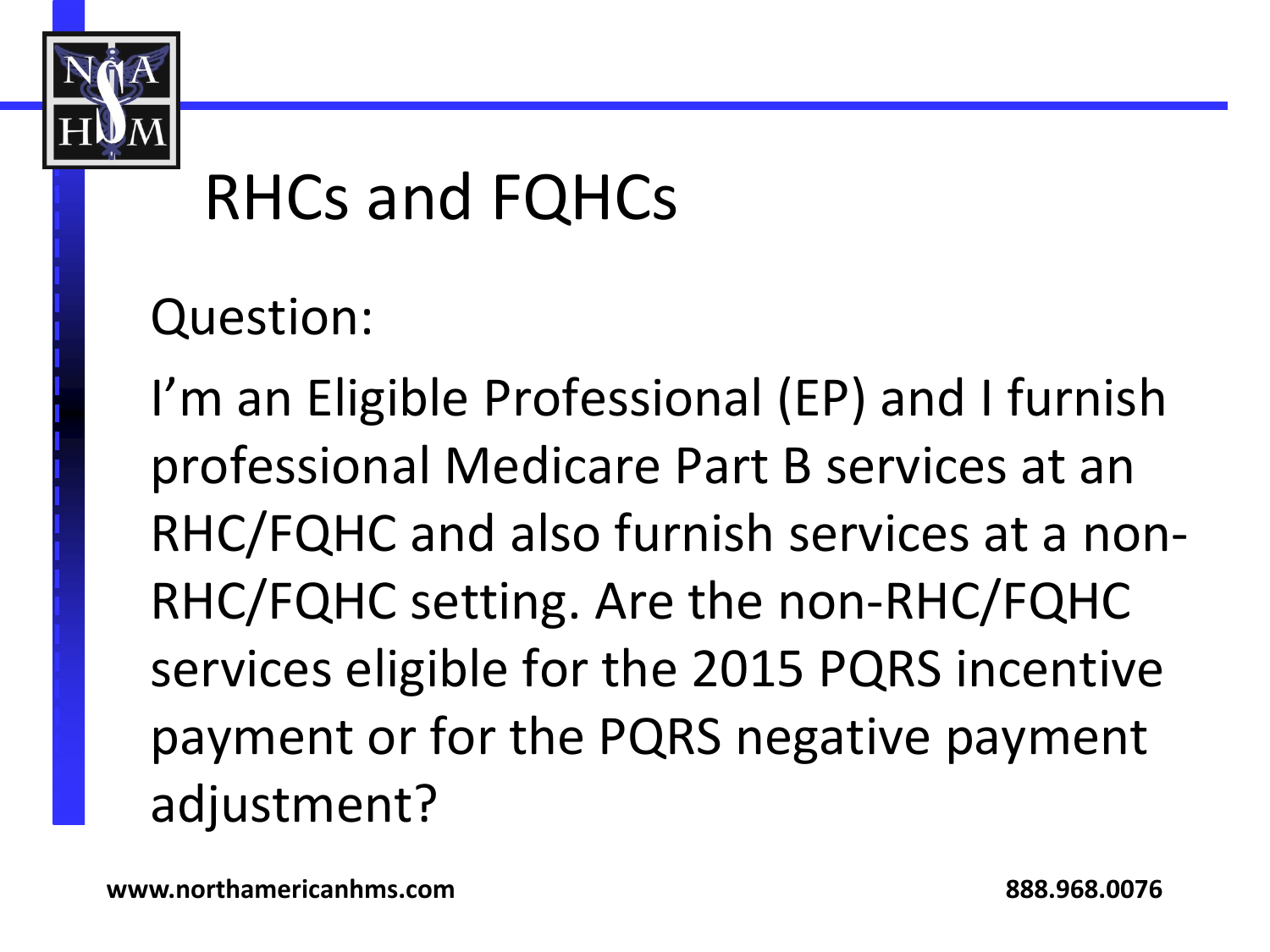

#### Answer:

Yes. for an EP who furnishes professional Medicare Part B services at an RHC/FQHC and also furnishes services at a non-RHC/FQHC setting, the non-RHC/FQHC services may be eligible for the PQRS incentive payment or the negative payment adjustment.

MLN Matters® Number: SE1508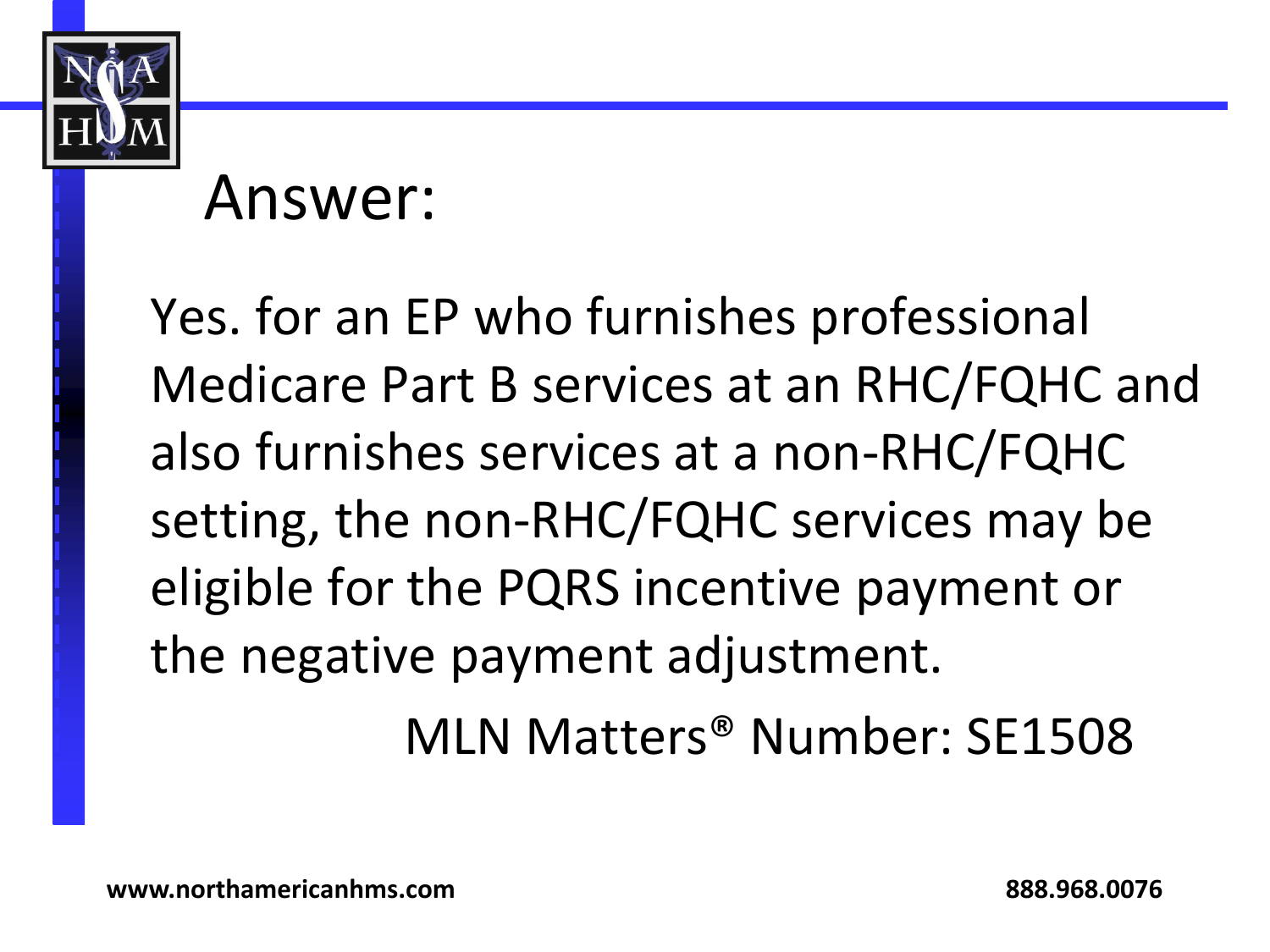

# Why is the Negative Adjustment on RHC claims?

The PQRS program applies a negative payment adjustment to practices with EPs, identified on claims by their individual National Provider Identifier (NPI) and Tax Identification Number (TIN), or group practices participating via the Group Practice Reporting Option (GPRO) (referred to as PQRS group practices) who do not satisfactorily report data on quality measures for covered Medicare Physician Fee Schedule services furnished to Medicare Part B Fee-For-Service beneficiaries.

MLN Matters® Number: SE1508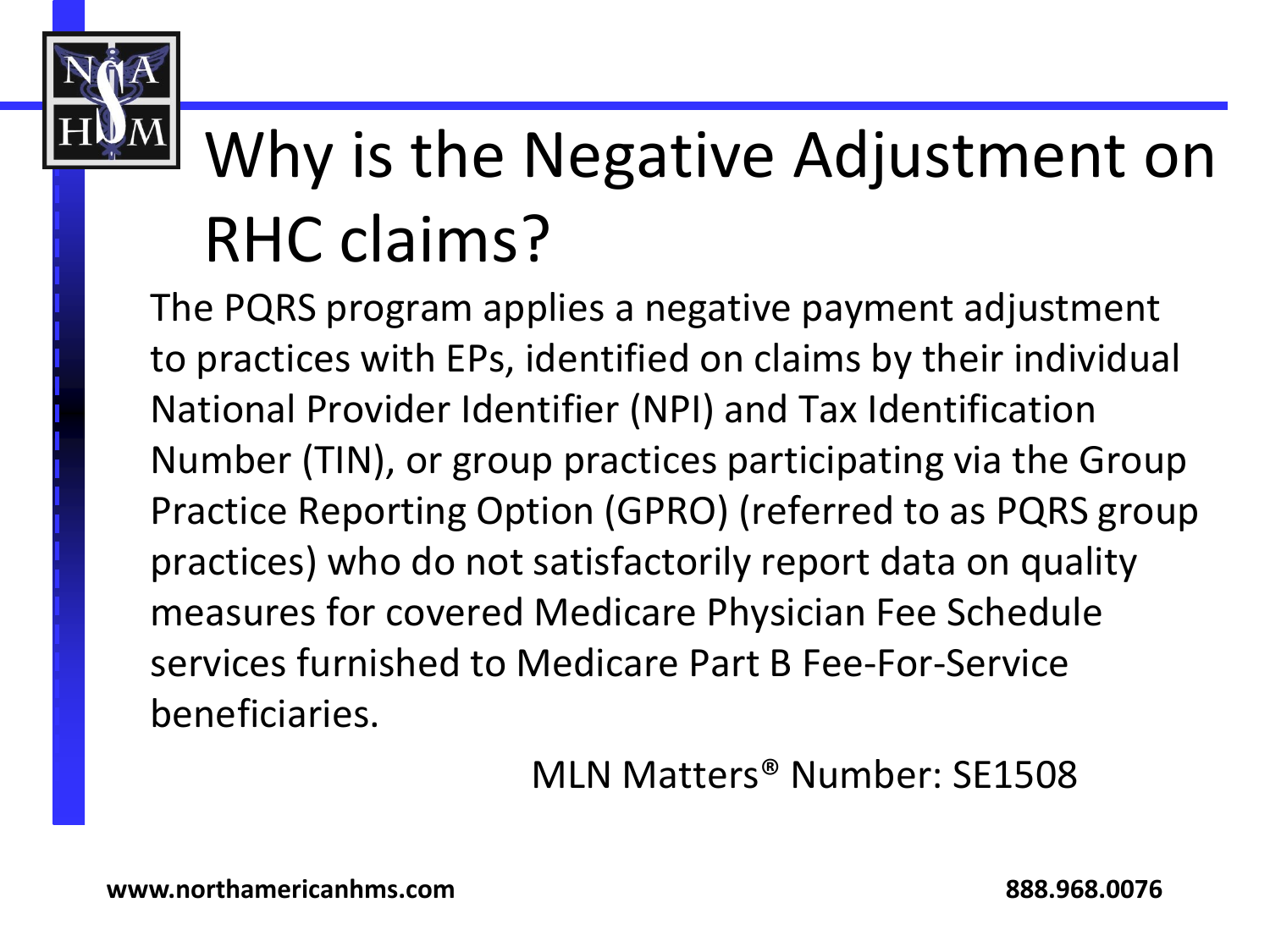

## Essential Community Providers

"A QHP issuer must have a sufficient number and geographic distribution of essential community providers, where available, to ensure reasonable and timely access to a broad range of such providers for low-income, medically underserved individuals in the QHP's service area, in accordance with the Exchange's network adequacy standards".

45 CFR 156.235 - Essential community providers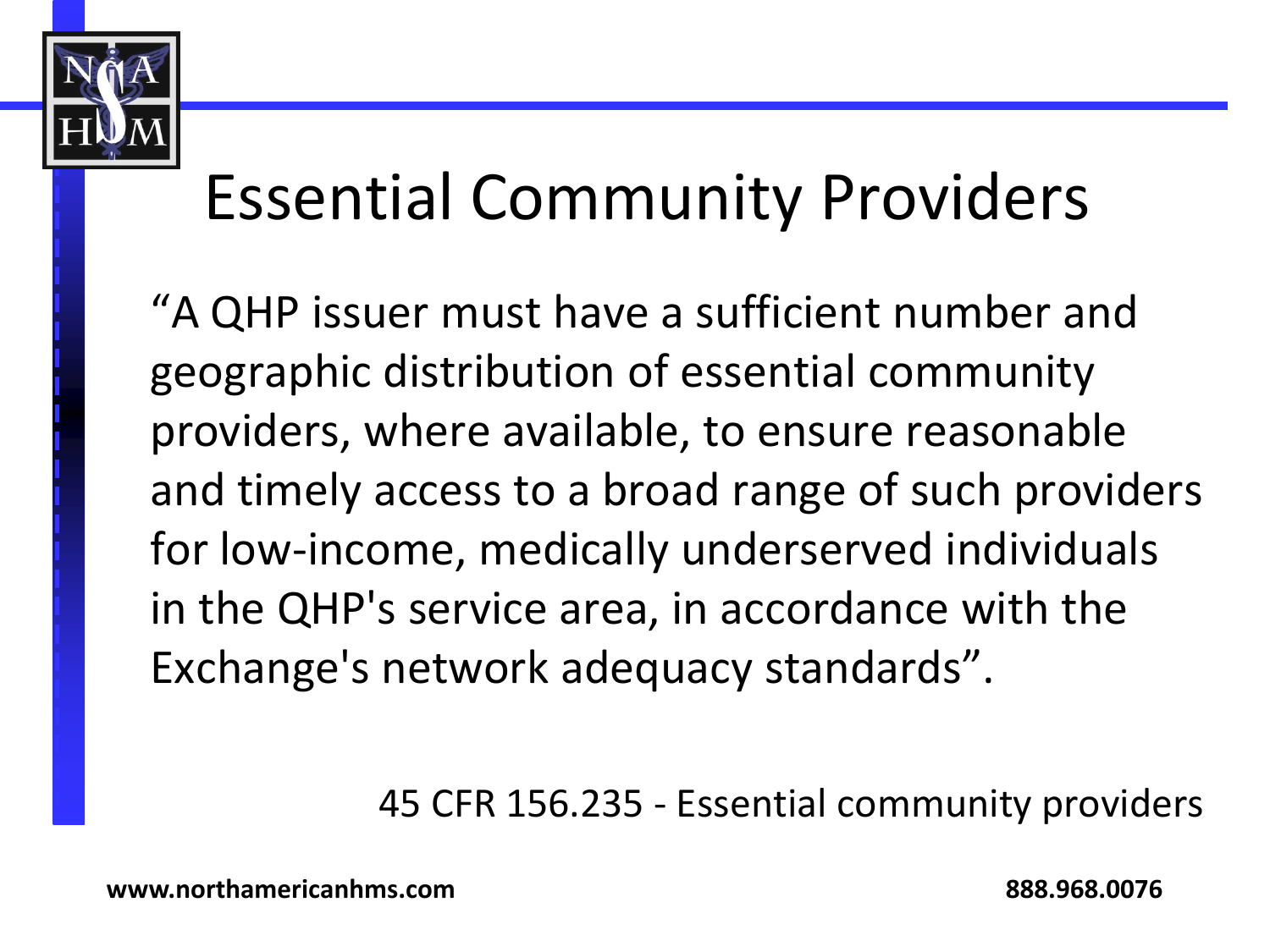

#### MU3

"Stage 3 of meaningful use is expected to be the final stage and would incorporate portions of the prior stages into its requirements. In addition, following a proposed optional year in 2017, beginning in 2018 all providers would report on the same definition of meaningful use at the Stage 3 level regardless of their prior participation, moving all participants in the EHR Incentive Programs to a single stage of meaningful use in 2018."

Electronic Health Record Incentive Program—Stage 3 Proposed rule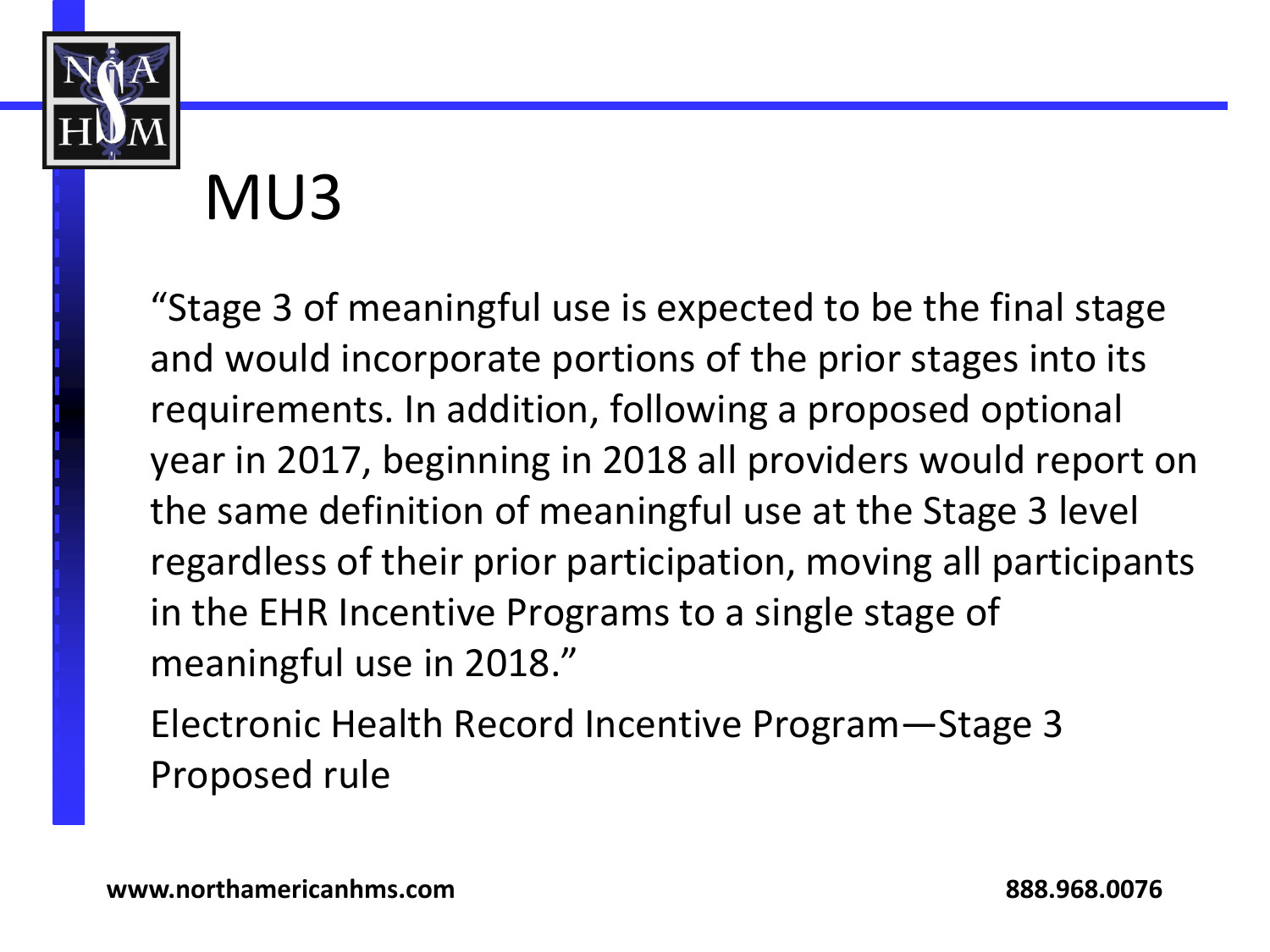

# MU3 – Reduction in complexity?

- **→ Moving from 20 measures to eight.**
- $\rightarrow$  Single reporting periods.
- **→ Many objectives retained from Stage 2.**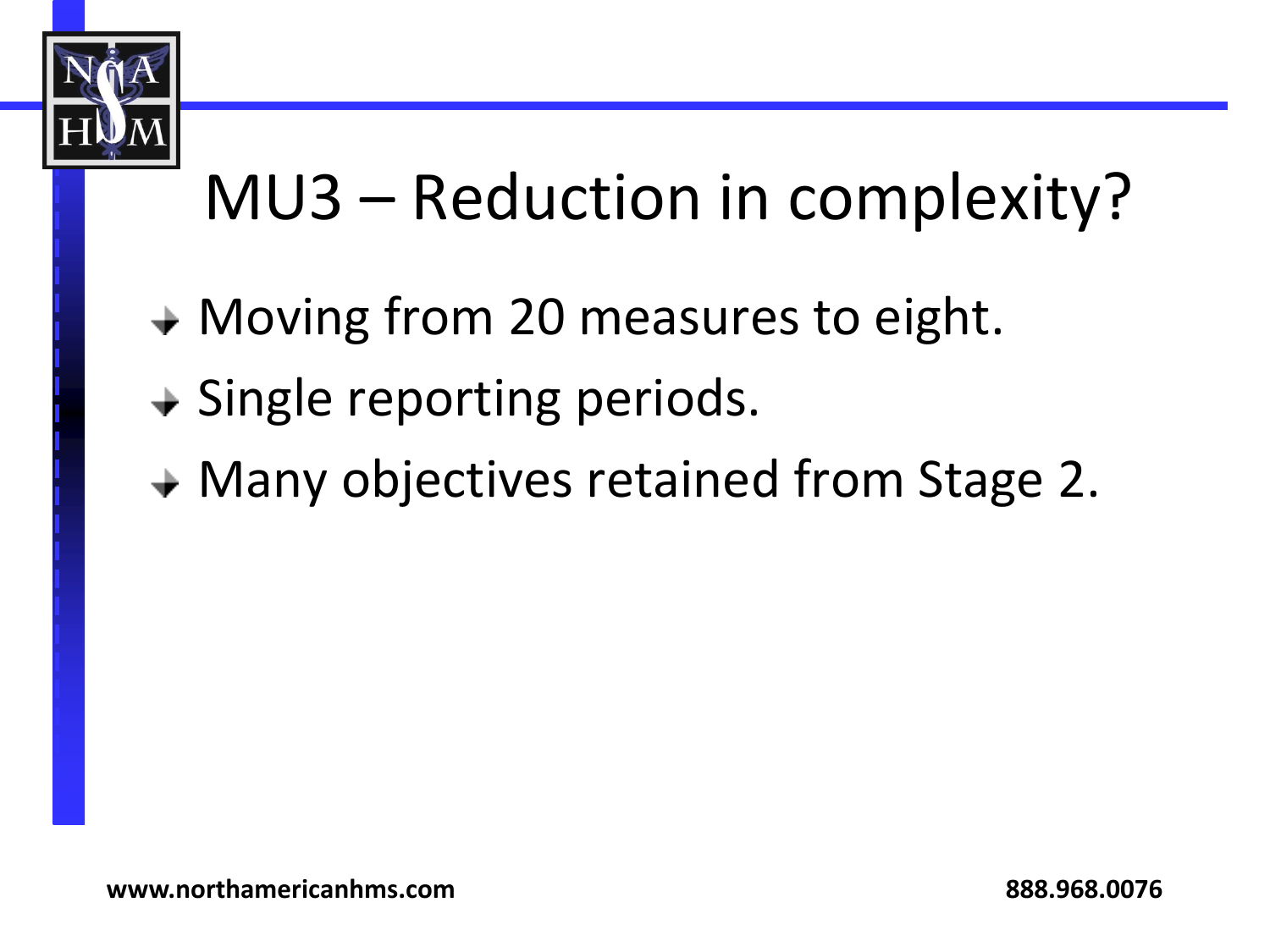

#### Interoperability

"All of them are about the "movement of information to support the improvement of healthcare"

#### **Elisabeth Myers**

CMS eHealth Initiatives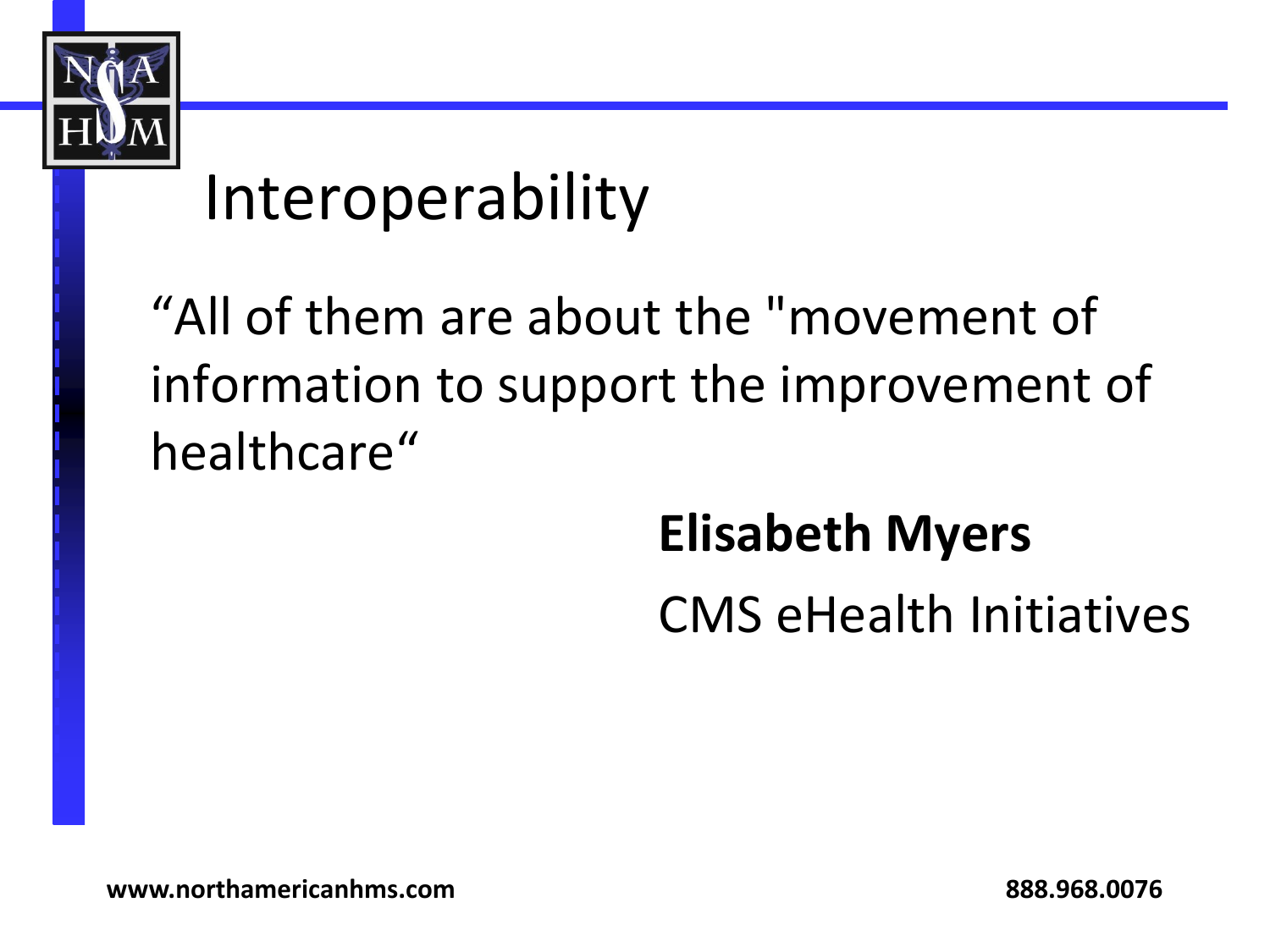

## Incentives for RHC/FQHC

- **→ RHCs and FQHCs as an entity are only** eligible for the Medicaid.
- $\rightarrow$  Individual providers could attest for Medicare OR Medicaid.
	- Medicare fee schedule only.
	- $\bullet$  Medicaid  $>$  30%.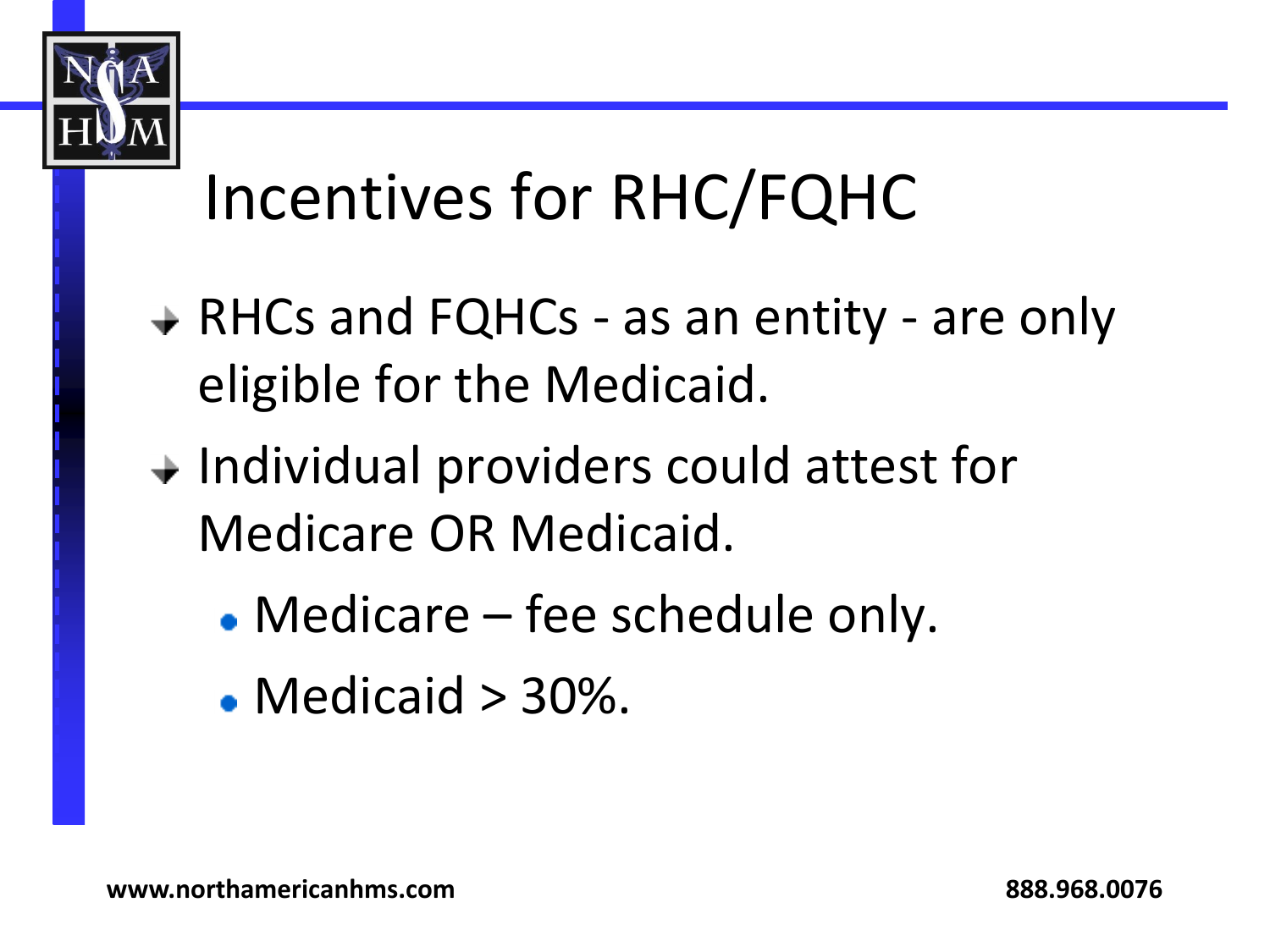

# PQRS Incentives for RHC/FQHC

**→ RHC claims are NOT subject to PQRS** negative payments – individual RHC providers ARE!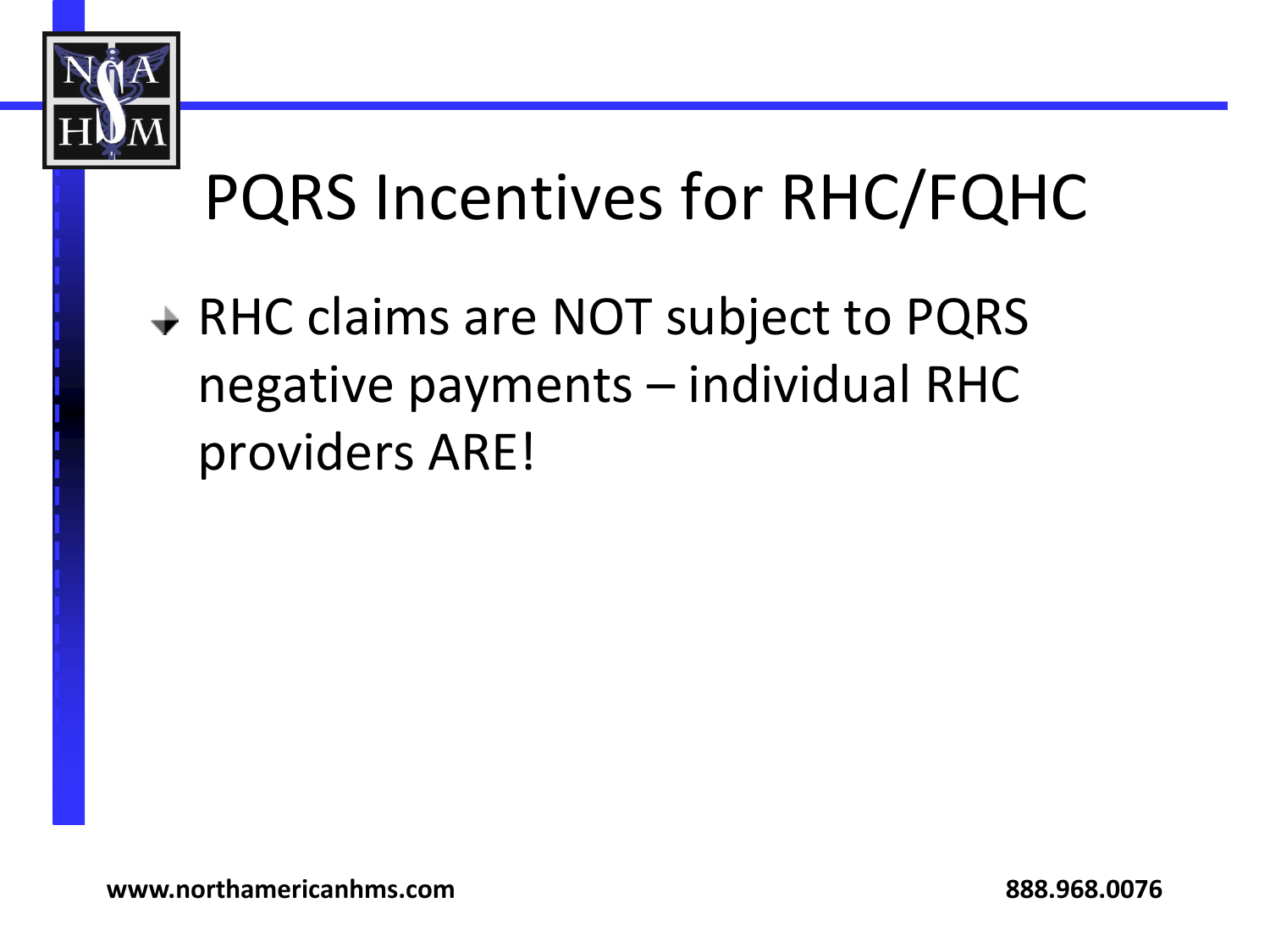

## Payment for Quality

All providers are going to be in the quality reporting business.

Now is the time to prepare.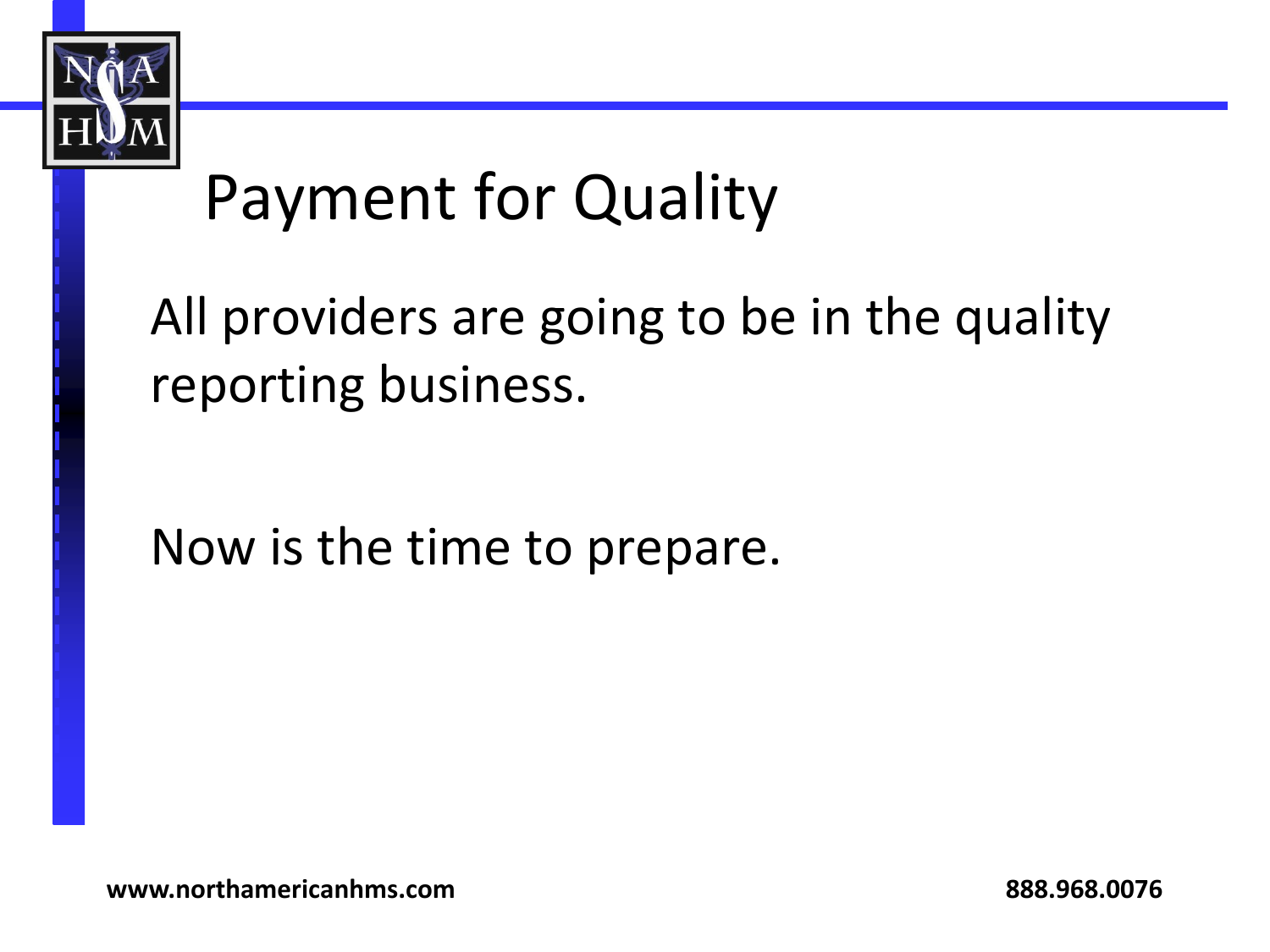

#### Sources

CMS 2015 Fact Sheet: "Better Care. Smarter Spending. Healthier People: Paying Providers for Value, Not Volume." 1.26.2015

PQRS – Physician Quality Reporting System http://www.cms.gov/Medicare/Quality-Initiatives-Patient-Assessment-Instruments/PQRS/

HR 1470. SGR Repeal and Medicare Provider Payment Modernization Act Summary. Prepared by the House Committees on Energy & Commerce and Ways & Means.

[http://energycommerce.house.gov/sites/republicans.energycommerce.house.gov/files/114](http://energycommerce.house.gov/sites/republicans.energycommerce.house.gov/files/114/Analysis/20150319SGRSectionbySection.pdf) [/Analysis/20150319SGRSectionbySection.pdf](http://energycommerce.house.gov/sites/republicans.energycommerce.house.gov/files/114/Analysis/20150319SGRSectionbySection.pdf)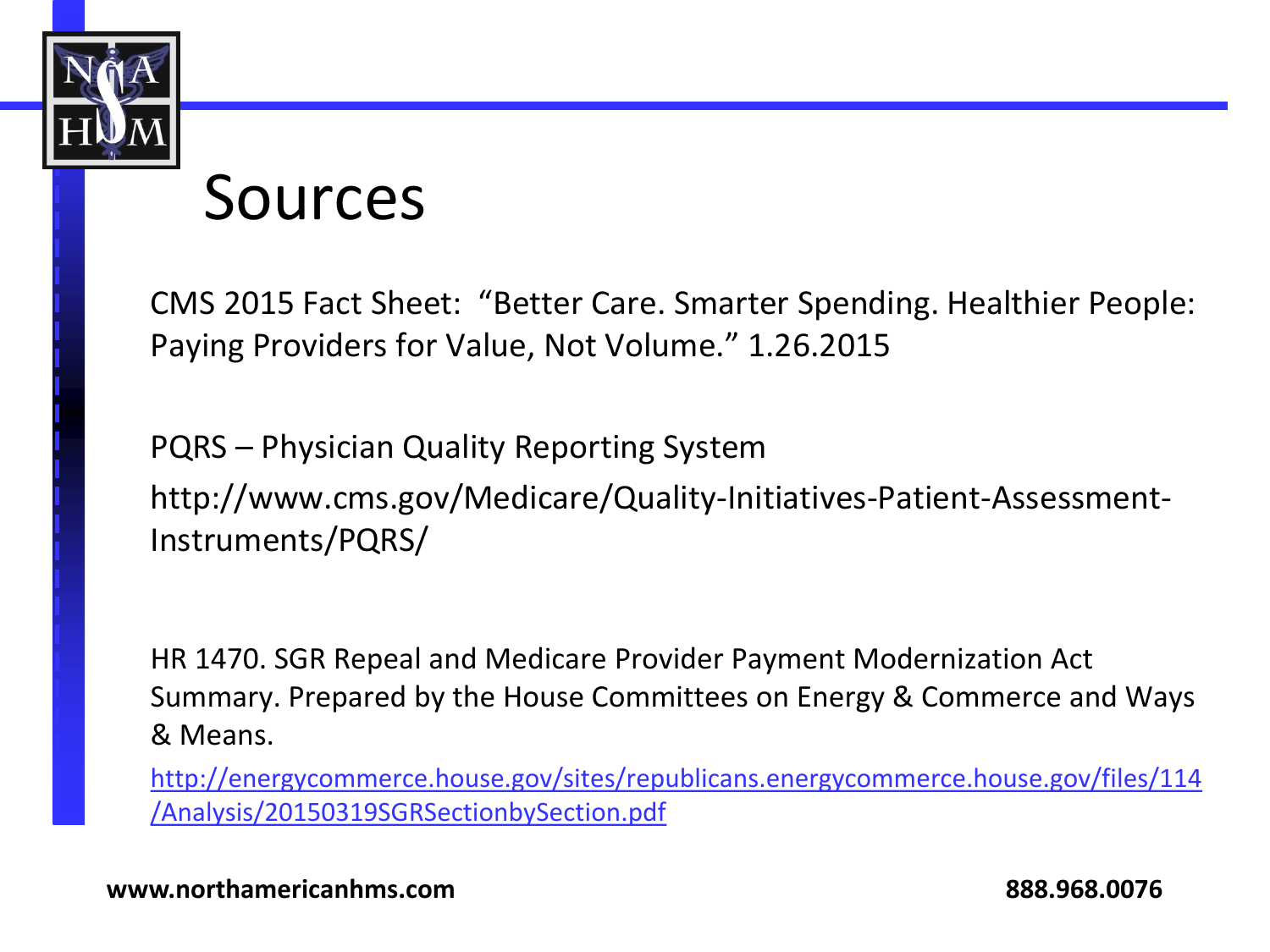

#### Sources

Meaningful Use Stage 3. Proposed Rule.

[www.cms.gov/Regulations-and](http://www.cms.gov/Regulations-and Guidance/Legislation/EHRIncentivePrograms/Downloads/Stage3_Rule.pdf) 

[Guidance/Legislation/EHRIncentivePrograms/Downloads/Stage3\\_Rule.p](http://www.cms.gov/Regulations-and Guidance/Legislation/EHRIncentivePrograms/Downloads/Stage3_Rule.pdf) [df](http://www.cms.gov/Regulations-and Guidance/Legislation/EHRIncentivePrograms/Downloads/Stage3_Rule.pdf)

Milliard, Mike. "CMS lays out vision for Stage 3 Meaningful Use". (Healthcare IT News: [www.healthcareitnews.com/news/cms-lays-out](http://www.healthcareitnews.com/news/cms-lays-out-vision-stage-3-meaningful-use?single-page=true)[vision-stage-3-meaningful-use?single-page=true\)](http://www.healthcareitnews.com/news/cms-lays-out-vision-stage-3-meaningful-use?single-page=true) April 13, 2015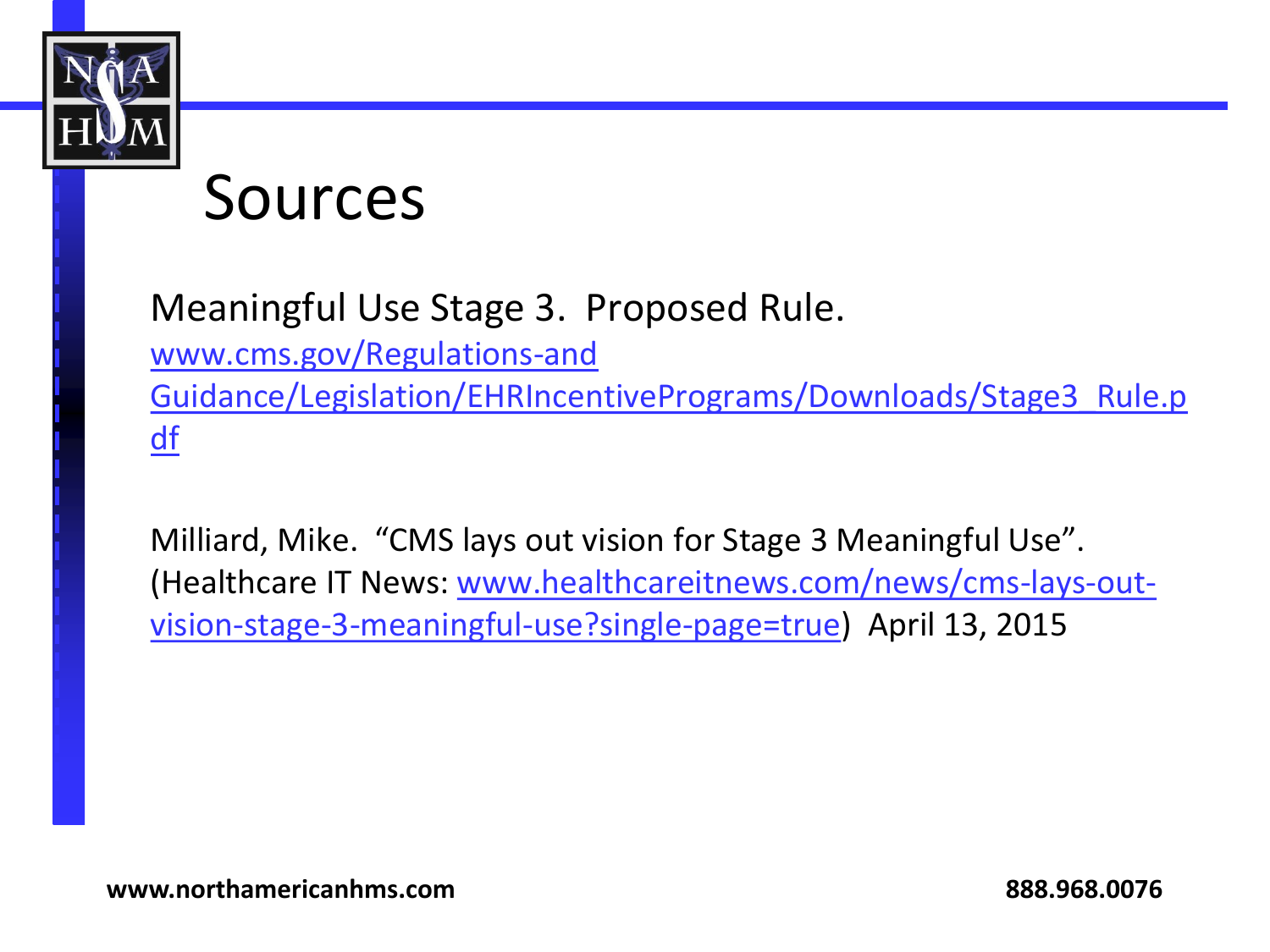

#### Presentation Link

<http://northamericanhms.com/blog/>